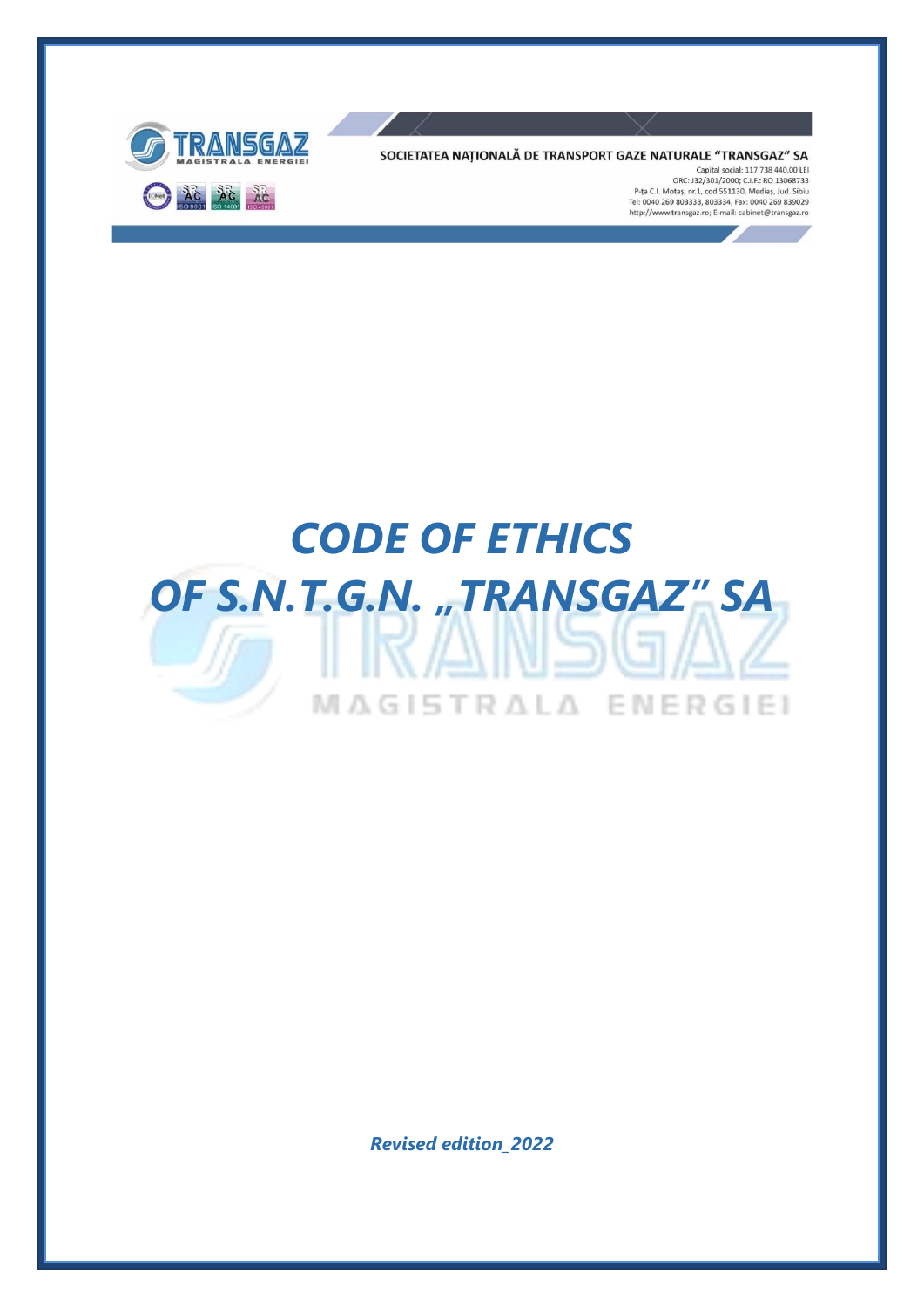# **CODE OF ETHICS OF S.N.T.G.N. "TRANSGAZ" SA** CODE OF ETHICS OF S.N.T.G.N. "TRANSGAZ" SA

### **CONTENTS**

| General rules of professional conduct for the contractual personnel of          |     |
|---------------------------------------------------------------------------------|-----|
| Art. 6 - Compliance with the Constitution, laws and regulations                 |     |
|                                                                                 | . 9 |
|                                                                                 |     |
|                                                                                 |     |
|                                                                                 |     |
|                                                                                 |     |
| Art. 12 - The framework of relations in the exercise of the responsibilities of |     |
|                                                                                 |     |
|                                                                                 |     |
|                                                                                 |     |
|                                                                                 |     |
|                                                                                 |     |
|                                                                                 |     |
| Art. 19 - Abusive use of the job responsibilities of the position held  14      |     |
| Art. 21 - Protection of the patrimony of SNTGN TRANSGAZ SA  15                  |     |
|                                                                                 |     |

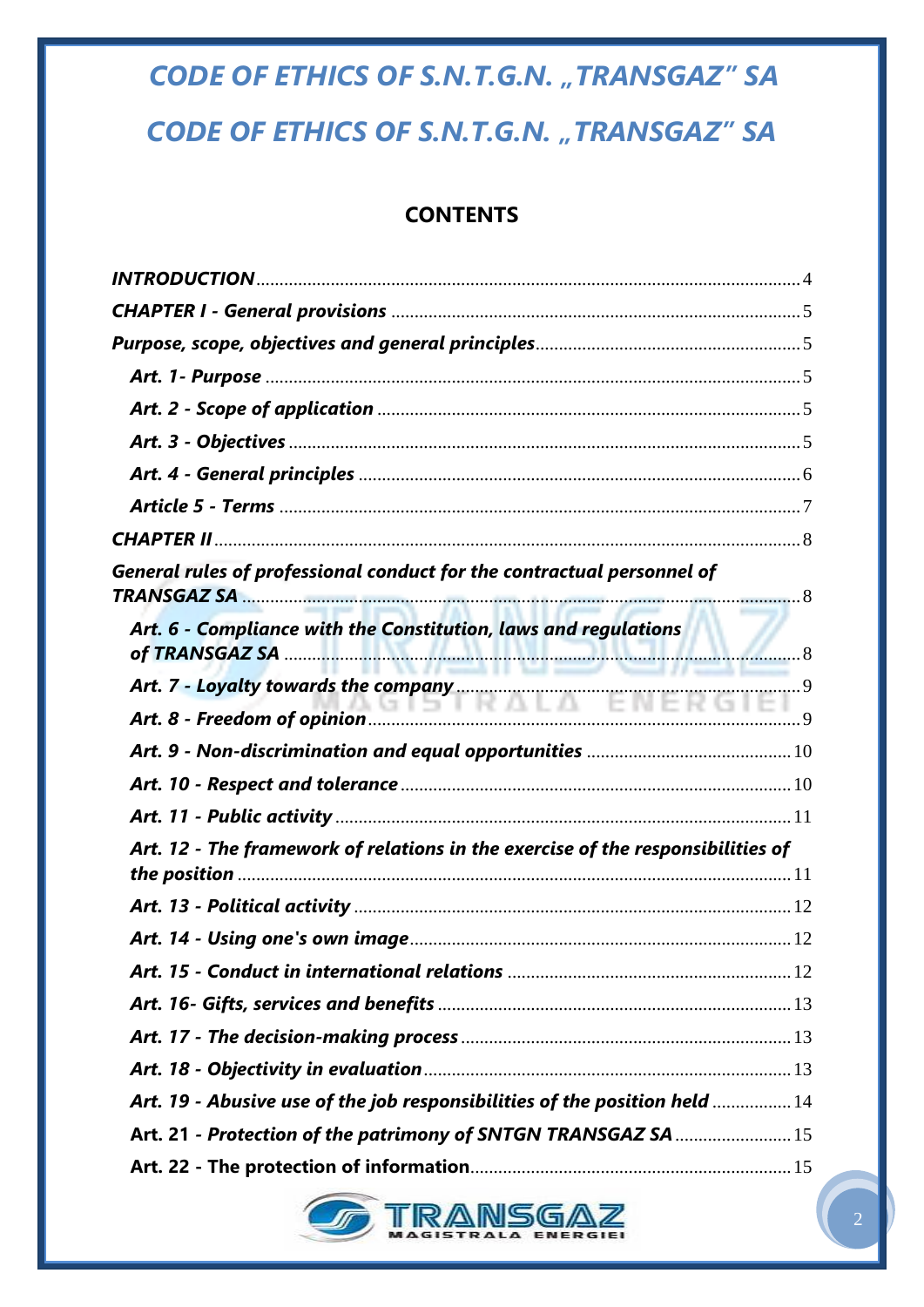| Art. 23- Avoidance of conflicts of interest and incompatibilities 16                                           |  |
|----------------------------------------------------------------------------------------------------------------|--|
|                                                                                                                |  |
| Coordination and control of the application of the professional conduct norms<br>for the staff of TRANSGAZ SA. |  |
|                                                                                                                |  |
|                                                                                                                |  |
|                                                                                                                |  |
| Art. 27 – Protection of any person who reports a code violation and analysis /                                 |  |
|                                                                                                                |  |
|                                                                                                                |  |
|                                                                                                                |  |
|                                                                                                                |  |
|                                                                                                                |  |
|                                                                                                                |  |
|                                                                                                                |  |
| Art. 33 – Informing employees<br>Art. 34 – Entry into force                                                    |  |
|                                                                                                                |  |
| MAGISTRALA ENERGIE<br><b>ANNEXES</b>                                                                           |  |

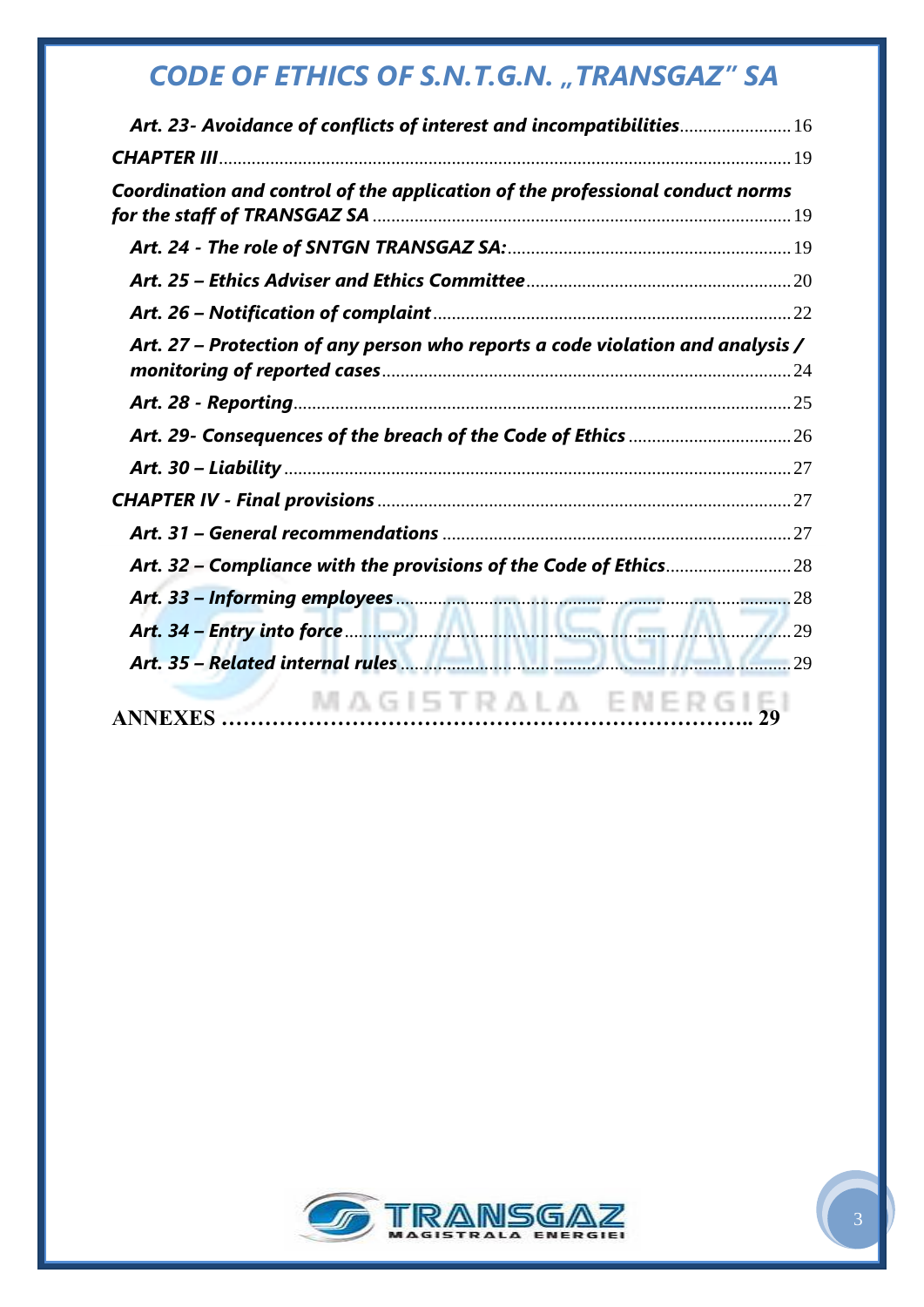#### *INTRODUCTION*

<span id="page-3-0"></span>**The Code of Ethics** is a collection of rules extending the ones established by the norms, which are considered necessary for the preservation and maintenance of moral values, whose role is to establish and regulate principles and customs which may direct the addressees so that they can act impartially, honestly and loyally to the public interest and to society.

**The Code of Ethics** defines the values, principles and norms that the contractual personnel of TRANSGAZ SA must respect and apply:

- in the activity carried out within the company - in accordance with the values and objectives of the company, in order to maintain a positive organizational climate;

- in the activity carried out outside the company - in the relations they develop with all categories of public in order to develop the notoriety and to maintain the reputation of SNTGN "TRANSGAZ" SA.

The provisions of this Code of Ethics shall not be interpreted as a restriction or limitation of certain rights and freedoms, expressly conferred by Romanian or European laws, as well as by the Collective Labour Contract of SNTGN "TRANSGAZ" SA.

The achievement of the objectives and mission undertaken by SNTGN "TRANSGAZ" SA implies the development of activities by each person in a way that shall comply with a series of principles and rules of ethical conduct.

Compliance with these standards will help protect the integrity of the company and bring ethics to the forefront of relationships, both within and outside the company - with customers, suppliers, authorities and the community. In this respect, it is possible to maintain an adequate climate for the development in good conditions of the professional activity of each of us and TRANSGAZ SA will continue to enjoy a good reputation, respect and trust of our partners.

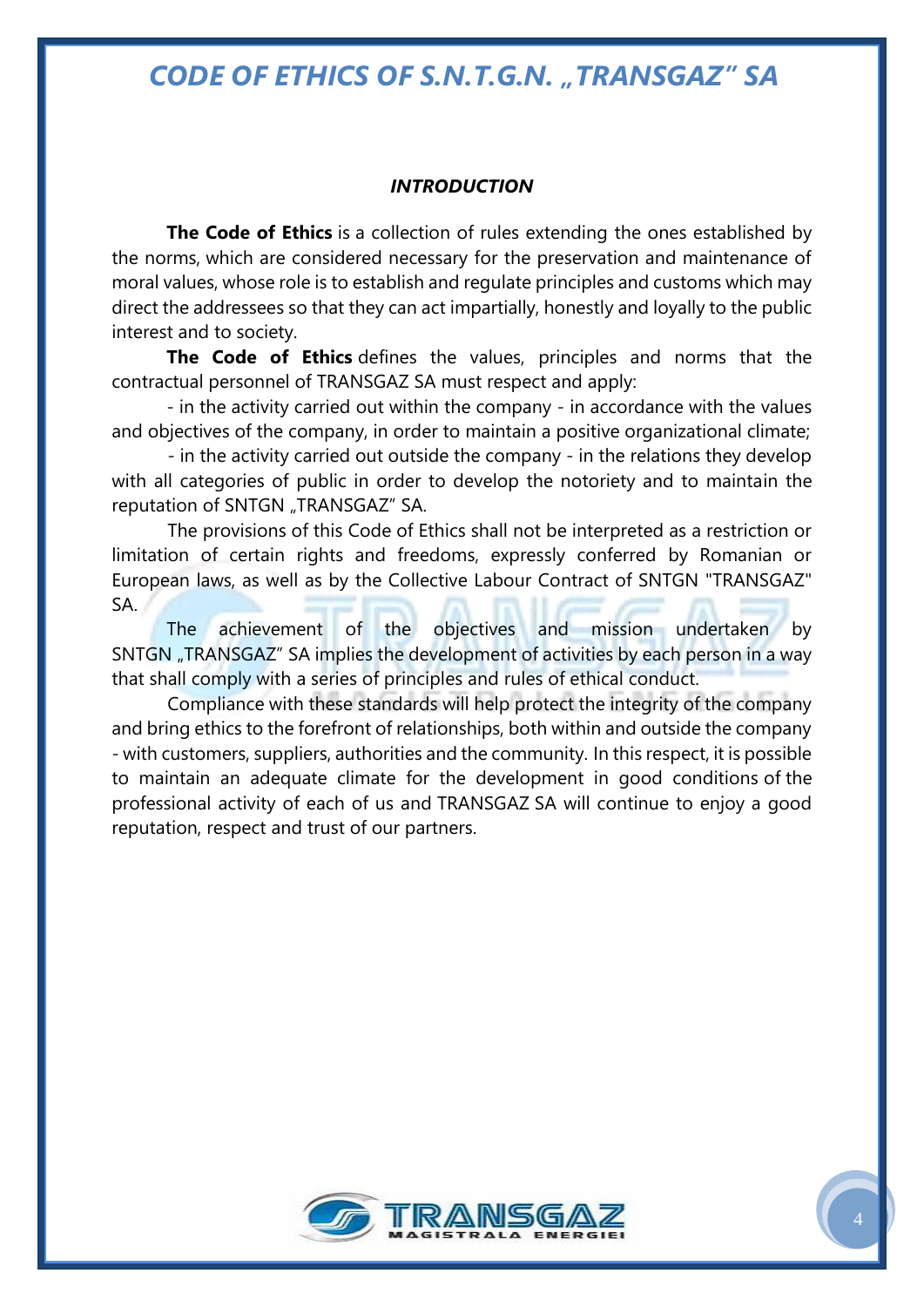## <span id="page-4-0"></span>*CHAPTER I - General provisions Purpose, scope, objectives and general principles*

#### <span id="page-4-2"></span><span id="page-4-1"></span>*Art. 1- Purpose*

The Code of Ethics of the National Gas Transmission Company "TRANSGAZ" SA includes all values and principles of conduct, responsibilities and obligations that define the quality of professional activity in order to serve as a mandatory line of conduct and increase the responsibility and involvement of the contractual personnel within SNTGN "TRANSGAZ" SA, so that it carries out a competent and responsible activity, in accordance with professional ethics.

#### <span id="page-4-3"></span>*Art. 2 - Scope of application*

(1) The Code of Ethics of SNTGN "TRANSGAZ" SA regulates the rules of conduct for the employees with an individual labour contract who carry out their activity within this company, as well as for the persons who have concluded a mandate contract with SNTGN "TRANSGAZ" SA, hereinafter referred to as "contractual personnel".

(2) The Code of Ethics includes a set of professional, social and moral norms, responsibilities and rules regarding the activity carried out by the contractual personnel of SNTGN "TRANSGAZ" SA

(3) Contractual personnel shall comply with the provisions of the Code, encourage compliance with them, report potential violations thereof and seek the support/assistance of the Ethics Adviser whenever they deem it necessary.

(4) It is the responsibility of the contractual personnel, when making decisions regarding the conduct of the activity, to uphold the high level of TRANSGAZ' standards in terms of business ethics and integrity.

#### <span id="page-4-4"></span>*Art. 3 - Objectives*

The purpose of this Code of Ethics is to make the contractual personnel aware of the regulations governing their behaviour, the prevention and reporting of fraud or irregularities. The objectives of this code are:

a) to establish a set of ethical rules for the contractual personnel, in order to maintain and comply with a professional working climate, of collaboration, to have due regard to the welfare and fairness that would prevent the occurrence of unpleasant or conflicting situations which could affect employment relationships, and the prestige and image of TRANSGAZ SA;

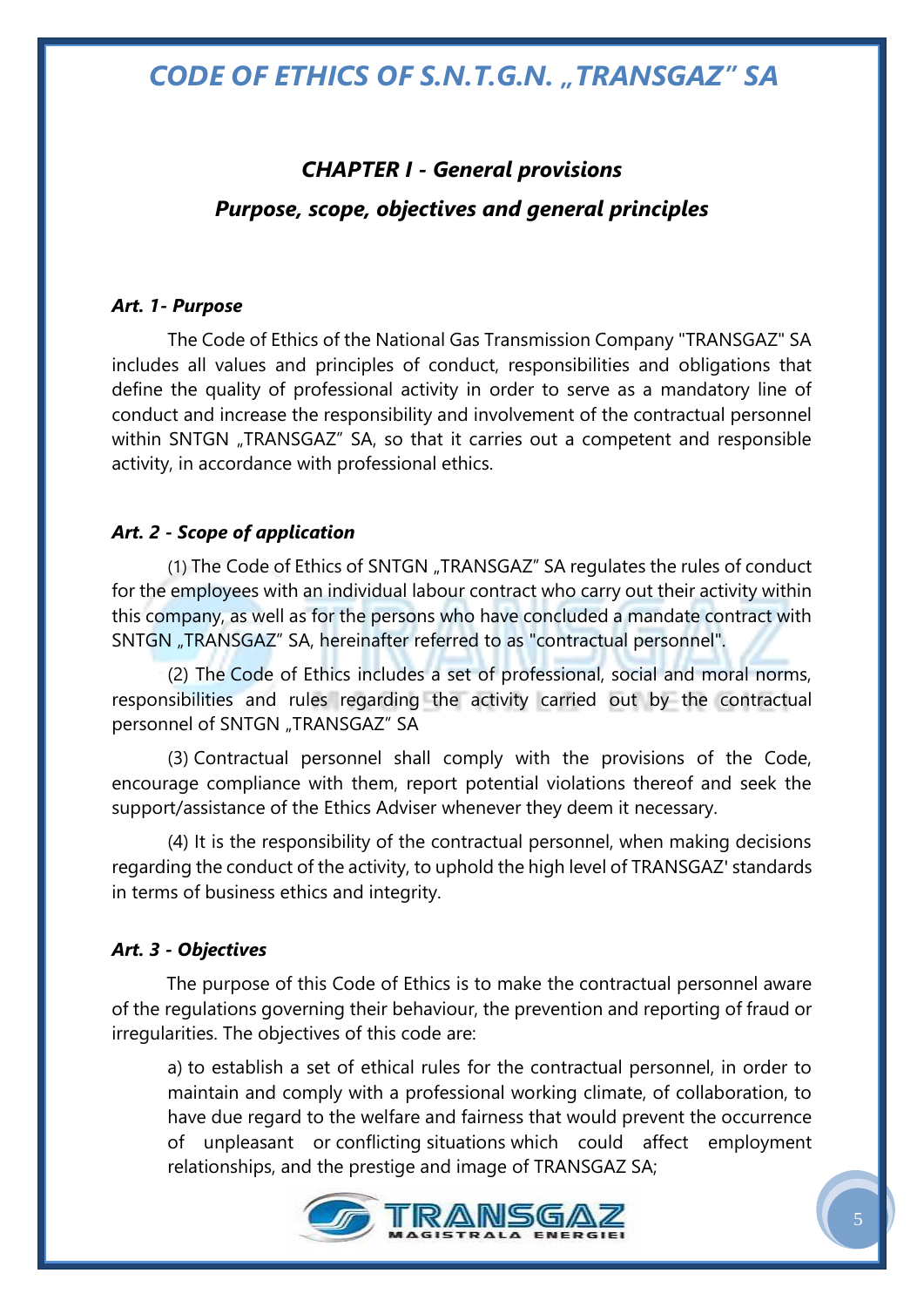b) to establish a set of rules for creating the necessary conditions for the achievement of the general objective of TRANSGAZ SA, established in the General Policy Statement;

c) to create a climate of trust, respect and dignity between the contractual personnel of the company, as well as between them and the beneficiaries of gas transmission services;

d) to prevent and eliminate the facts that may be unethical elements or practices;

e) the awareness of the contractual staff of the fact that it is in their common interest to comply with the provisions of this Code;

f) to protect, maintain, stimulate the creativity and a normal competitive environment, in order to promote the interests of the company.

### <span id="page-5-0"></span>*Art. 4 - General principles*

 The principles governing the professional conduct of the contractual personnel of SNTGN "TRANSGAZ" SA are the following:

**a)** *professionalism* - principle according to which the contractual personnel of TRANSGAZ SA has the obligation to fulfil the job-related tasks with responsibility, competence, efficiency, correctness and conscientiousness; to this end, the personnel have the duty to apply the knowledge, experience and skills necessary in the course of their duties; E N E R G I E I

**b) the** *priority of the company's interest* - principle according to which the contractual personnel of TRANSGAZ SA has the duty to consider the company's interest above the personal interest, in the course of their duties, and the company encourages and ensures access to professional training and continuous development, stimulating and rewarding performance at work;

**c)** *impartiality and non* - *discrimination* - principle according to which the contractual personnel of TRANSGAZ SA has to have an objective attitude, neutral towards any political, economic, religious or other interest, in the conduct of the duties related to the job;

**d)** *moral integrity* - principle according to which the contractual personnel of TRANSGAZ SA is forbidden to request or accept, directly or indirectly, for himself or for another, any advantage or moral or material benefit, or to engage in activities, directly or indirectly, which would give rise to conflicts of interest;

**e)** *freedom of thought and of expression* - principle according to which the contractual personnel of TRANSGAZ can express and substantiate opinions in compliance with the rule of law and morality;

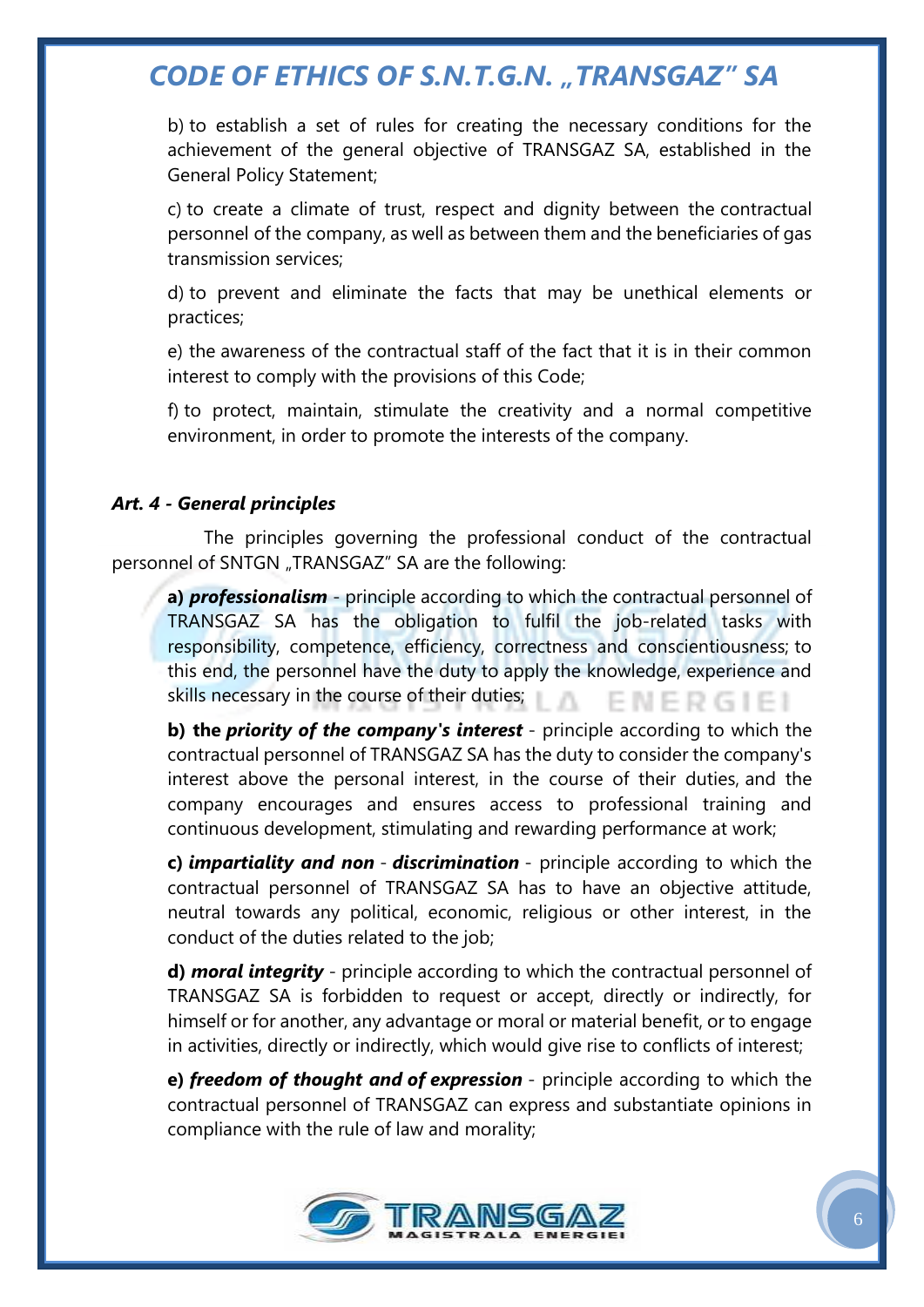**f)** *confidentiality* - principle according to which the contractual personnel undertakes that during the contract concluded with TRANSGAZ SA but also after its termination, not to transmit data or information of a confidential nature that they became aware of during the execution of the contract, under the conditions established in the internal rules, in the collective contract, in the individual labour contract, as well as in the mandate contract.

#### <span id="page-6-0"></span>*Article 5 - Terms*

For the purposes of the Code of Ethics, the terms and expressions below have the following meanings:

**a)** *contractual personnel of TRANSGAZ SA* - any person who is employed on the basis of an individual labour contract or a mandate contract within SNTGN " TRANSGAZ" SA, under the conditions of the legal regulations in force;

**b)** *position* - all the tasks and responsibilities established by the management of TRANSGAZ SA, based on the law, in the job description/work instructions;

**c)** *personal interest* - any material or other advantage, pursued or obtained, directly or indirectly, for themselves or for others, by the contractual personnel of TRANSGAZ SA by using the reputation, influence, facilities, relationships, information to which they have access, as a result of the course of the duties of the job;

**d)** *conflict of interests* - that situation or circumstance in which the personal interest, directly or indirectly, of the contractual personnel contradicts the interest of TRANSGAZ SA, so that it affects or could affect its independence, correct evaluation and impartiality in decision making or the timely fulfilment and objectivity of their duty incumbent on them during the course of their duty;

**e)** *incompatibility -* prohibition (laid down by law) of the concurrent exercise of two positions, duties, professions or tasks which, by their nature, are contradictory and which make it impossible for a person to exercise or occupy them at the same time;

*f) information of public interest* - any information regarding the activity of TRANSGAZ SA for the achievement of the public gas transmission service;

**f)** *information on personal data* - any information on an identified or identifiable person;

**g)** *harassment* - degrading, intimidating or humiliating behaviour that seeks or affects the ability of the contractual personnel to carry out their professional activities naturally, or to exercise their rights;

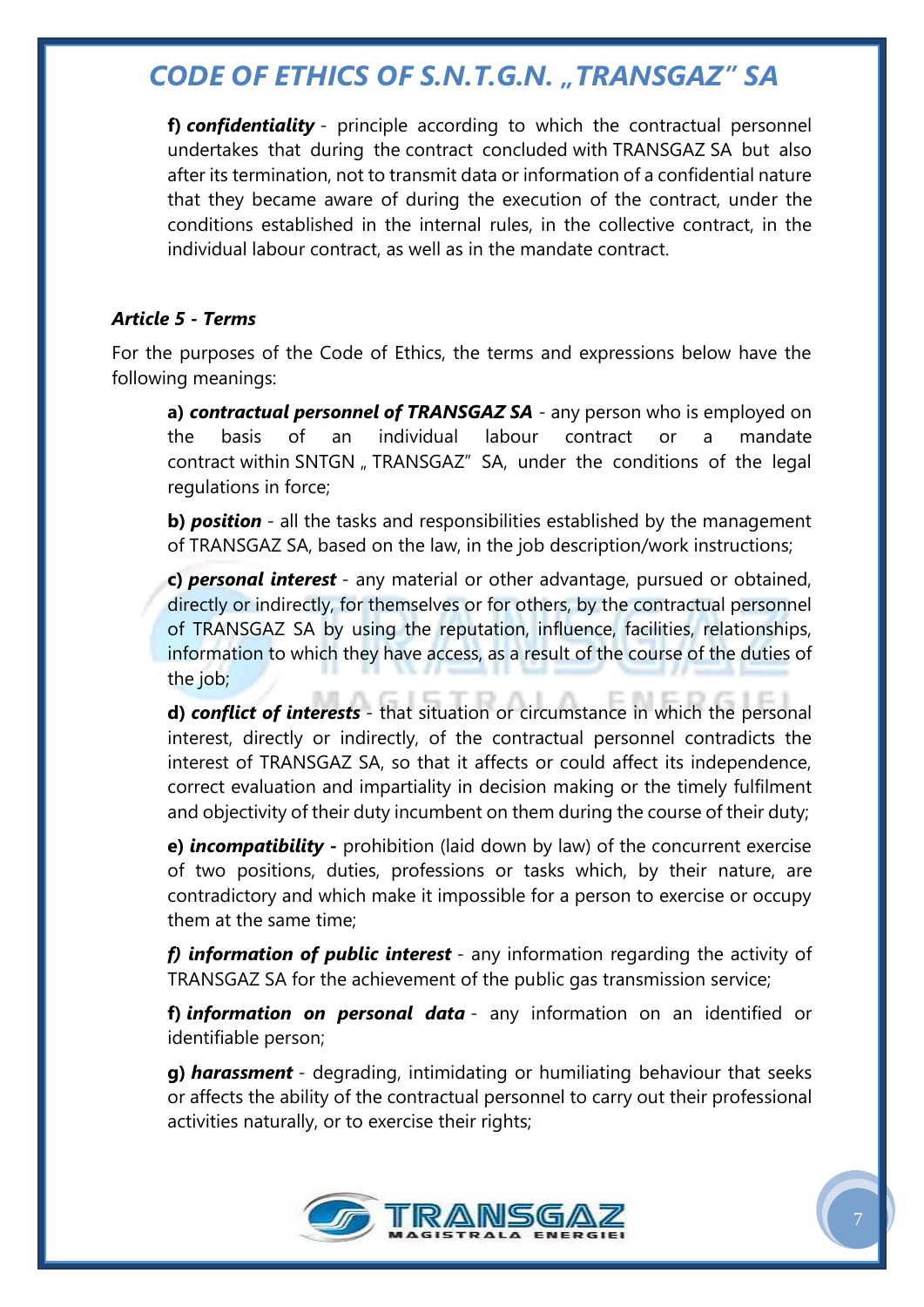**h)** *unfair competition* **-** any act or fact contrary to honest practices in the activity of execution of works, as well as the provision of services;

**i)** *corruption* - the abusive use of the power entrusted by the attributions of a function held in order to satisfy some direct or indirect interests, personal or group;

**j)** *confidentiality clause* - contractual personnel and the employer agree that, throughout the individual employment / mandate contract and after its termination, not to transmit data or information that they became aware of during the execution of the contract, under the conditions established by internal rules, collective contracts or individual labour contracts;

**k)** *disciplinary violation -* any act committed by the contractual personnel, with guilt, in connection with the activity carried out, consisting in action or inaction, which violated the legal provisions or any other regulations or internal provisions issued by the company's management;

**l)** *relative -* for the purposes of this code, the notion of relative includes relatives up to the fourth degree and relatives, partner or children with whom they cohabit, including spiritual affinity relations, as follows: husband, wife, child, parent, brother, sister, brother-in-law, sister-in-law, mother-in-law, fatherin-law, nephew, niece, grandfather, grandmother, uncle, aunt, first cousins, life partner or children with whom they cohabit, godparents, godchildren, kin in rituals.

MAGISTRALA ENERGIEI

### *CHAPTER II*

### <span id="page-7-1"></span><span id="page-7-0"></span>*General rules of professional conduct for the contractual personnel of TRANSGAZ SA*

### <span id="page-7-2"></span> *Art. 6 - Compliance with the Constitution, laws and regulations of TRANSGAZ SA*

 The contractual personnel of TRANSGAZ SA has the obligation, through its acts and deeds, to respect the Constitution, the laws of the country, the internal rules of TRANSGAZ SA and to act for the implementation of the legal provisions, in accordance with its tasks. As a result of adhering to the National Anticorruption Strategy, the contractual personnel of TRANSGAZ SA has the obligation to respect the strategic objectives undertaken by the Integrity Plan elaborated at the level of the company. Through this Plan, measures have been taken to increase the level of anticorruption education of the company's personnel, increase integrity, reduce

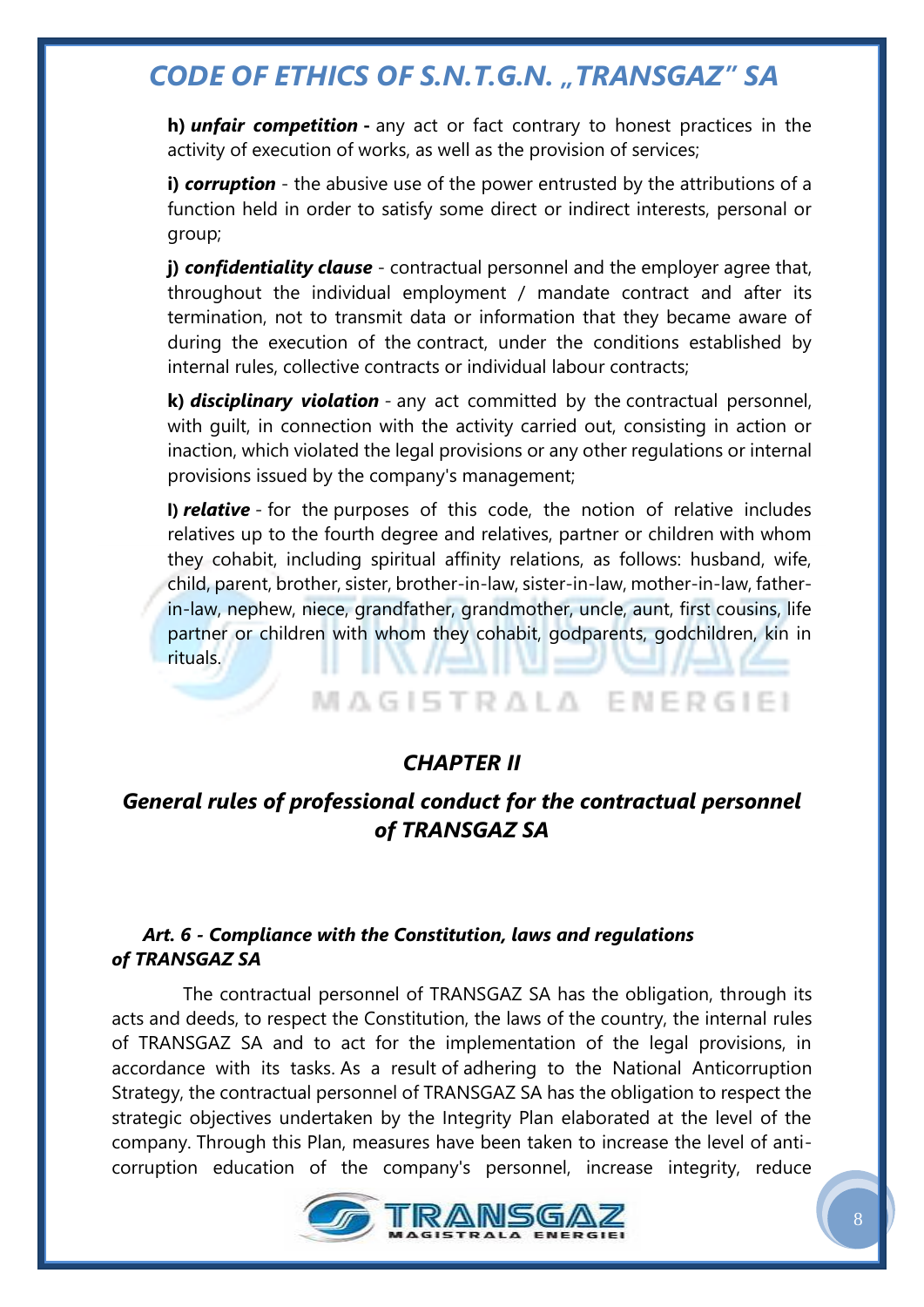vulnerabilities and risks of corruption in the business environment, as well as increase public awareness of the negative impact of corruption on the economic activity.

### <span id="page-8-0"></span>*Art. 7 - Loyalty towards the company*

(1) TRANSGAZ SA performs all the necessary steps, including those provided by the Labour Code and the applicable Collective Labour Contract, in order to ensure the adequate professional training of the personnel.

(2) The contractual personnel are required to show dedication to the profession, efficiency and effectiveness in the activities carried out, as well as respect for the company, its management and in the relationship with other employees.

(3) TRANSGAZ SA ensures the recognition and reward of the personal and collective merits of the contractual personnel that contribute to the achievement of the general objective of TRANSGAZ SA. For this purpose, TRANSGAZ SA develops training and professional training programs and does not tolerate superficiality and professional disinterest.

(4) The contractual personnel of the company have the obligation to loyally defend the prestige of the company and will refrain from any act or deed that could harm its image or interests.

### <span id="page-8-1"></span>*Art. 8 - Freedom of opinion*

(1) In fulfilling their duties, the contractual personnel of TRANSGAZ SA has the obligation to respect the dignity of the position held, correlating the freedom of dialogue with the promotion of the company's interests.

 (2) In the activity carried out, the contractual personnel of TRANSGAZ SA has the obligation to respect the freedom of opinion and not to be influenced by personal considerations.

 (3) In expressing their opinions, the contractual personnel of TRANSGAZ SA has to have a conciliatory attitude and avoid the generation of conflicts due to the exchange of contradictory opinions.

 (4) The contractual personnel of the company will not yield to the pressures and constraints of political, religious or economic nature in the exercise of the tasks and attributions incumbent on them according to the position held.

 (5) Everyone should avoid infringing on the freedom of expression of others. TRANSGAZ SA encourages critical approaches, dialogue, intellectual partnership and cooperation, regardless of political opinions, religious beliefs or sexual orientations.

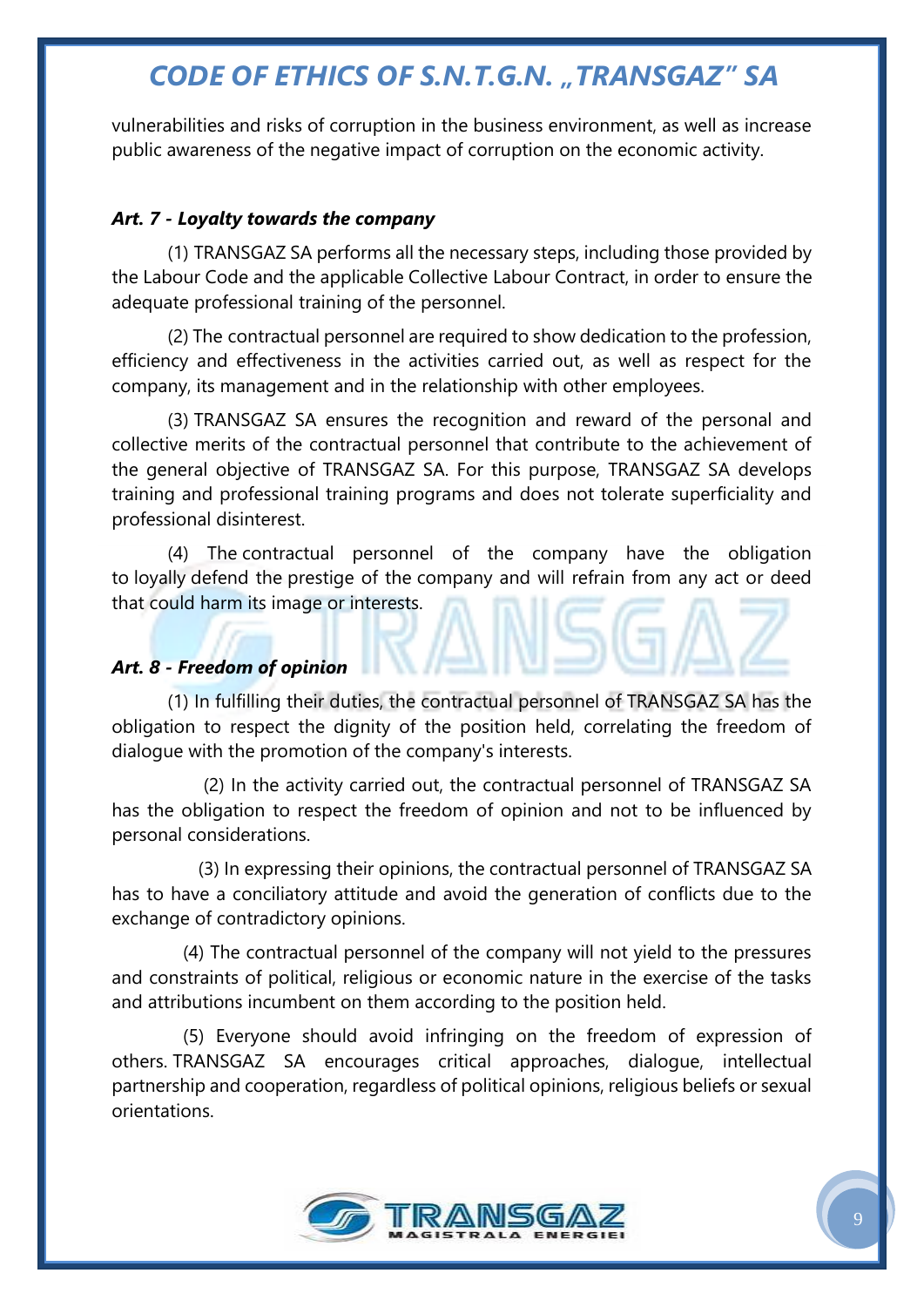(6) No one has the right to manipulate, indoctrinate and dogmatically educate within the premises of the company and thereby violate the right of contractual personnel to objectivity.

#### <span id="page-9-0"></span>*Art. 9 - Non-discrimination and equal opportunities*

(1) There is an obligation within TRANSGAZ SA to ensure equal opportunities and treatment regarding the personal development of the entire personnel through relationships based on responsibility, loyalty, mutual respect, respect for freedom of expression, collaboration and professional support.

(2) Discrimination by the use of practices which disadvantage persons of a certain sex, ethnicity, of a certain age, with disabilities, in connection with social and professional relations is forbidden, related to:

- announcing, organizing competitions, interviews, exams and selecting candidates to fill vacancies;
- conclusion, suspension, modification and/or termination of the legal employment relationship;
- establish or modify the tasks from the job description/work instructions;
- determination of salary and rewards or benefits, other than those of a salary nature;

3 A L A

ENERGIEI

- information and professional advice;
- evaluation of individual performances;
- professional promotion;
- application of disciplinary measures;
- the right to join the trade union and the facilities granted by it.

#### <span id="page-9-1"></span>*Art. 10 - Respect and tolerance*

(1) TRANSGAZ SA respects the dignity of all personnel in a climate free from any manifestation and form of exploitation, humiliation, contempt, threat or intimidation.

 (2) The contractual personnel of the company are obliged to adhere to the values of tolerance towards differences between people, between opinions, beliefs and intellectual preferences.

 (3) The debates within TRANSGAZ SA are carried out by rational arguments, being forbidden the use of offensive language, the attack on the person, as well as the insulting behaviour.

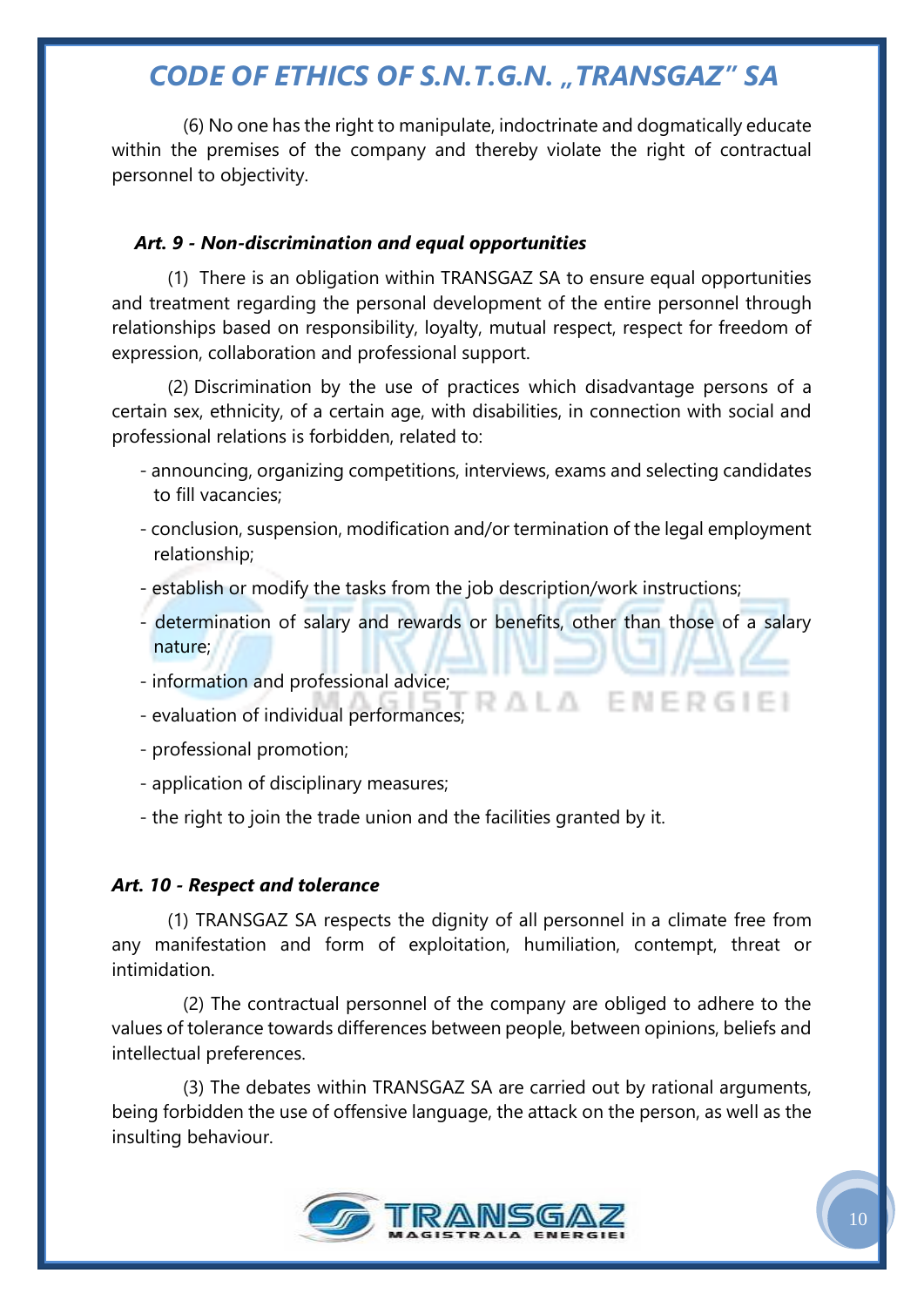#### <span id="page-10-0"></span>*Art. 11 - Public activity*

(1) Relations with the media shall be ensured by the persons designated for this purpose by the head of the company, in accordance with the law.

(2) All external communications (to the media, regulatory authorities, capital market, financial communities, etc.) regarding the financial performance or any other aspect of the company's activity that could have an impact on the share price and reputation of TRANSGAZ SA must be approved by the Director-General. All such communications must always be correct, complete and intelligible and must be authorized by the Director-General before being published.

(3) Any situation in which the contractual personnel is required to provide explanations for any type of case (administrative, civil, misdemeanour or criminal) by any authority of the statute that performs checks of any kind, checks in connection with the activity carried out under TRANSGAZ SA, both his and other persons within the company, must be notified, in writing, to the Director General, within two days from the date when he became aware, in any way, of this situation.

(4) The contractual personnel of TRANSGAZ SA appointed to participate in activities, public debates, in an official capacity, must respect the limits of the mandate of representation entrusted, in writing, by the management of SNTGN "TRANSGAZ" SA.

(5) If not designated for this purpose, the contractual personnel of TRANSGAZ SA may participate in public activities or debates, having the obligation to make known that the opinion expressed does not represent the official point of view of SNTGN "TRANSGAZ" SA, being a personal opinion.

(6) The use of social media accounts is prohibited:

- creation and management of accounts that make direct or indirect reference to SNTGN "TRANSGAZ" SA;

- posting the visual identity elements of the company (logo, slogan);

- posting photographs at work or at conferences where he participates as an employee of the company, without the prior written consent of management.

### <span id="page-10-1"></span>*Art. 12 - The framework of relations in the exercise of the responsibilities of the position*

(1) In the relations with the other employees of TRANSGAZ SA and in the relations with natural / legal persons with whom the company has contractual and / or job relations, the contractual personnel shall have a behaviour based on respect, good faith, fairness and amiability.

(2) For the purposes of the above, it is prohibited:

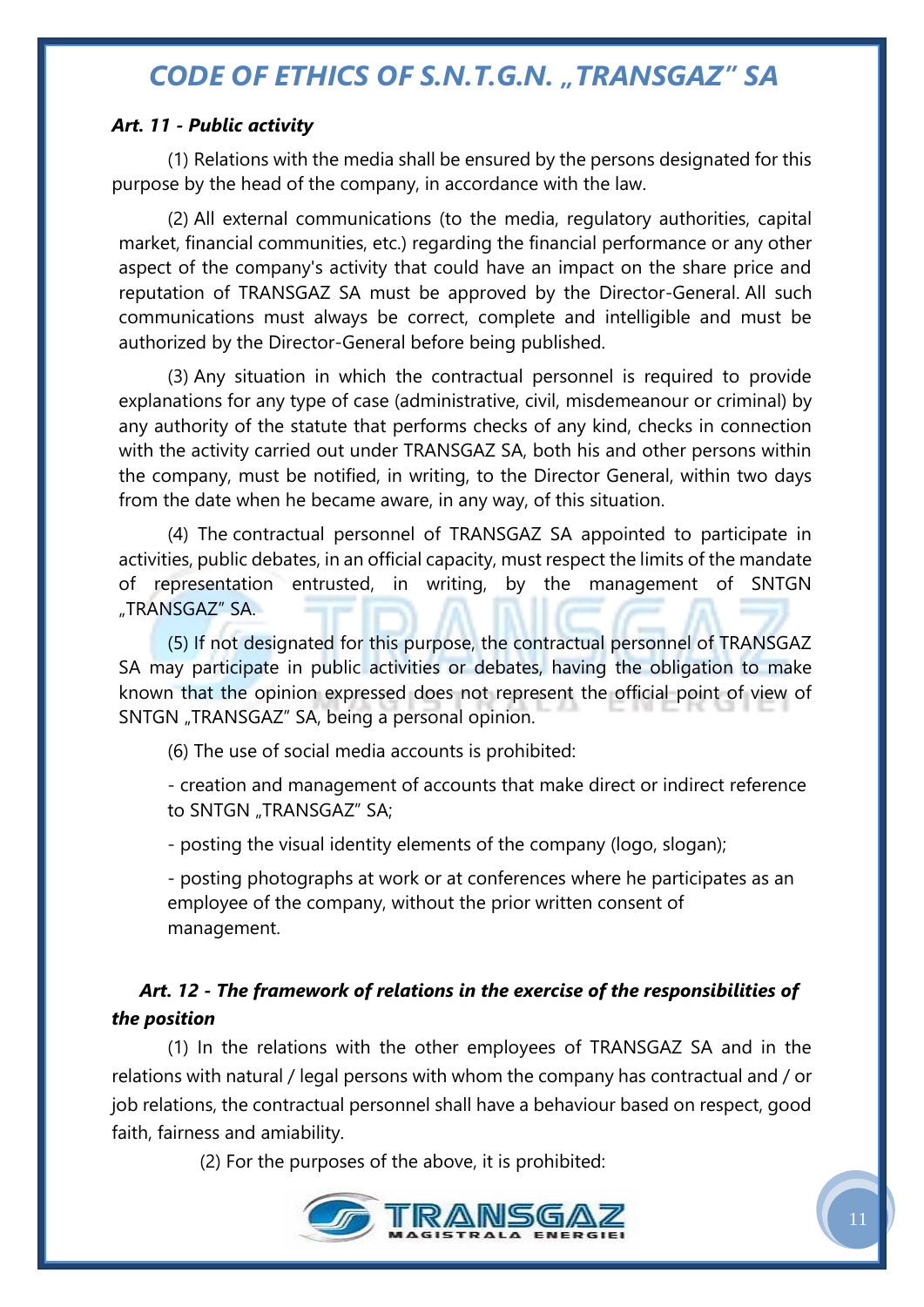a) the use of offensive expressions;

- b) the committing of derogatory actions against the company and the contractual personnel;
- c) the disclosure of privacy aspects;
- d) the abuse of power in the exercise of official duties;
- e) any slanderous referrals or complaints;
- f) any assault and an insulting behaviour.

(1) The contractual personnel of TRANSGAZ SA must have an impartial and objective attitude for the clear and efficient resolution of the entrusted tasks and duties, being obliged to act in the legitimate interest of TRANSGAZ SA, without pursuing a direct or indirect, financial personal interest or otherwise in the performance of the duties.

### <span id="page-11-0"></span>*Art. 13 - Political activity*

 While exercising the job tasks and duties, the contractual personnel of TRANSGAZ S.A. is forbidden:

- a) to carry out any political activity within the company;
- b) to participate in the collection of funds within the company for the activity of political parties;
- c) to provide logistical support to candidates for public positions;
- d) to display within the company signs or objects inscribed with the logo or the name of the political parties or of their candidates.

### <span id="page-11-1"></span>*Art. 14 - Using one's own image*

Considering the tasks and responsibilities it has at its workplace, the contractual personnel of TRANSGAZ SA shall not allow the use of its name or image in advertising actions to promote another company, as well as for electoral purposes, during the working hours.

### <span id="page-11-2"></span> *Art. 15 - Conduct in international relations*

(1) The contractual personnel of TRANSGAZ SA, which represents the company in its commercial relations, in front of international organizations, discussions, negotiations, at conferences, workshops and in other international events, shall promote a positive image SNTGN TRANSGAZ SA.

(2) In the relations with the representatives of other companies / institutions and authorities from other states, the contractual personnel of TRANSGAZ SA has limits of competence established by mandate.

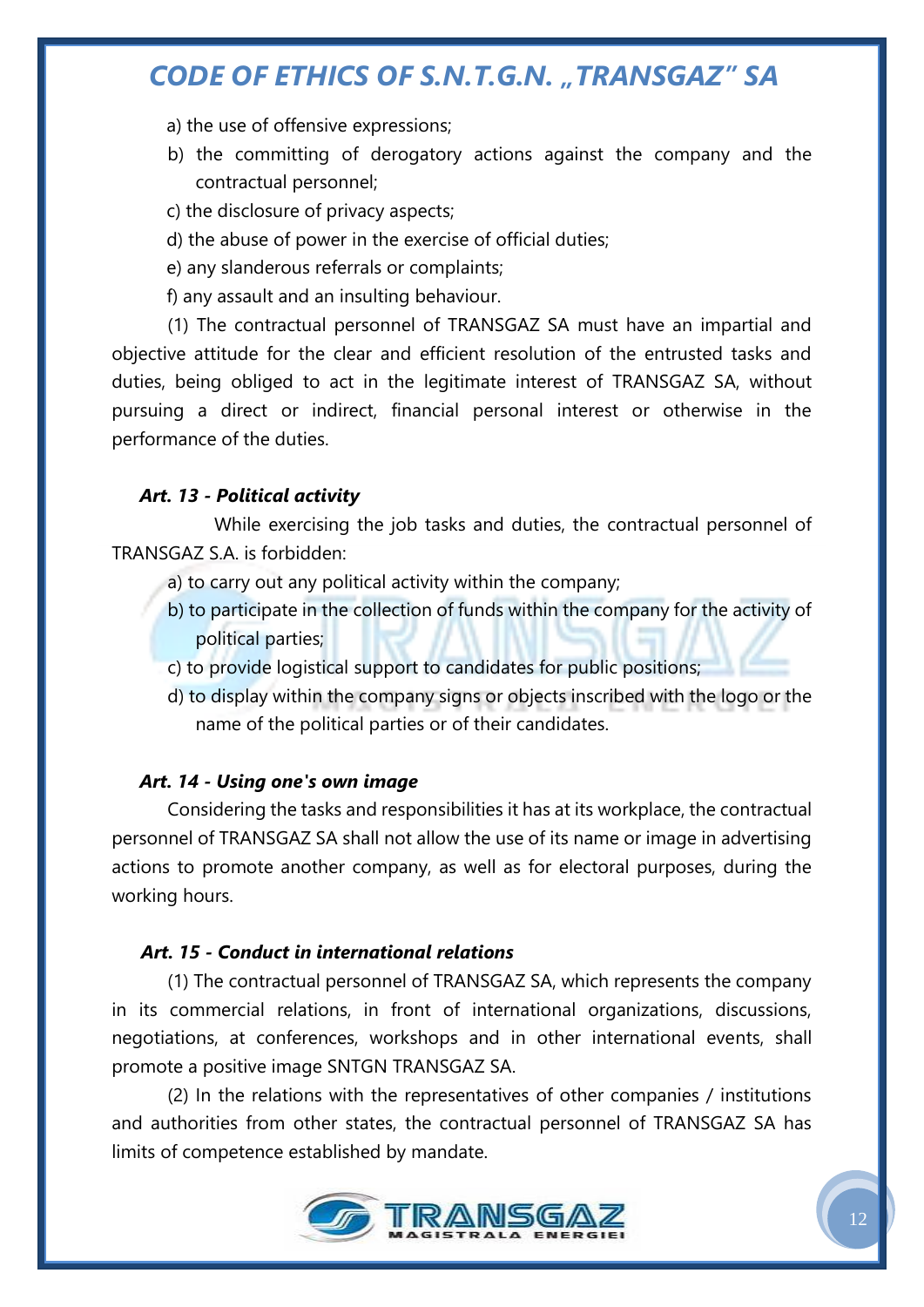(3) When traveling abroad, the personnel of TRANSGAZ SA shall behave according to the rules of protocol and shall obey the laws and customs of the host country.

(4) In relations with representatives of other States, the contractual personnel shall not express its personal views on national issues or international disputes.

#### <span id="page-12-0"></span>*Art. 16- Gifts, services and benefits*

(1) The contractual personnel of TRANSGAZ SA shall not claim gifts, services, favours, invitations or any other advantage, which are intended for them personally or for their family, parents, friends or persons with whom they had job or political relations, which can influence their impartiality in the exercise of the duties of the position held or which can constitute a reward in relation to these positions.

(2) TRANSGAZ SA will take measures to eliminate any form of corruption, such as: request by the contractual personnel of money or gifts, attempts at bribery, request of personal services, as well as favouritism of any kind, including sexual favouritism.

(3) It is the responsibility of the contractual personnel to identify any evidence of possible fraud, corruption or any other activity that may adversely affect the major interests of the company, which exceeds the level of competence of its own management, or, if its levels are involved, to bring the relevant evidence to the attention of the competent state bodies.

(4) The gifts are notified to the specialized Commission appointed by Decision 101 of 03.02.2020 of the Director - General, according to Law 251/16.06.2004.

#### <span id="page-12-1"></span>*Art. 17 - The decision-making process*

 (1) The contractual personnel of TRANSGAZ SA shall act in the decision-making process compliant with the laws and shall exercise its capacity of assessment objectively and impartially, according to the professional training, avoiding the conflicts of interests.

 (2) The contractual personnel of TRANSGAZ SA shall not promise the making of a decisions by the management of the company in favour of a natural / legal person with whom it enters into job relations, or shall not promise to fulfil the duties in a privileged manner.

#### <span id="page-12-2"></span>*Art. 18 - Objectivity in evaluation*

 (1) The contractual personnel holding management positions within TRANSGAZ SA shall ensure equal opportunities and treatment regarding the career development for the subordinate personnel of TRANSGAZ SA .

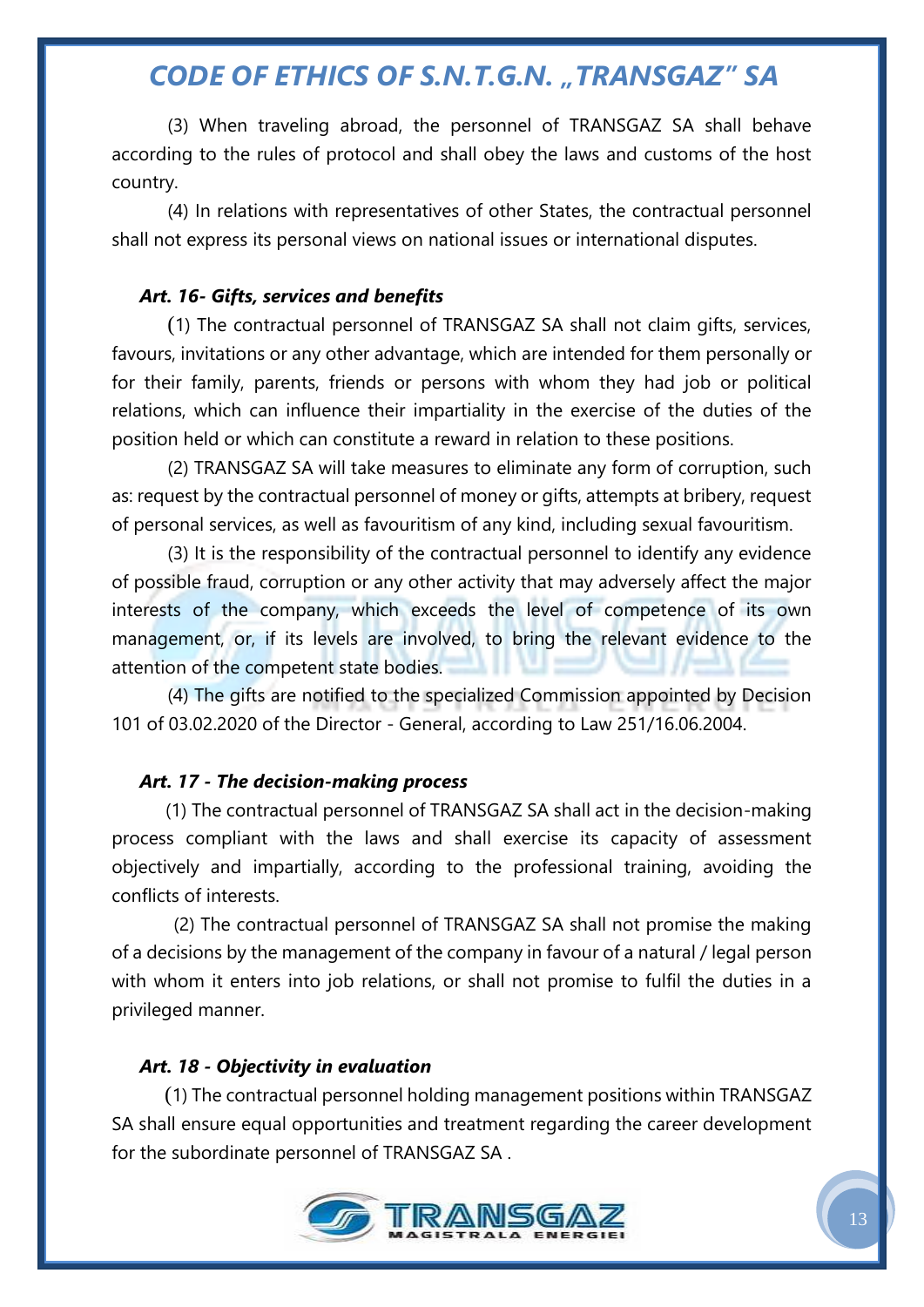(2) The management of TRANSGAZ SA shall not favour or disfavour the access or promotion in the management positions of the employees based on discriminatory, kinship, gender, affinity or other criteria, inconsistent with the principles established in Art. 4 .

(3) For the purpose of proposing and approving the promotion, appointment or dismissal, granting of financial incentives, the management personnel shall analyse and apply objectively the criteria for assessing the professional competencies of the subordinates.

#### <span id="page-13-0"></span>*Art. 19 - Abusive use of the job responsibilities of the position held*

 (1) The contractual personnel of TRANSGAZ SA shall not use the responsibilities established in the job description and the tasks specific to the position held for other purposes than those provided by law.

 (2) Through the activity of decision-making, counselling, evaluation or participation in investigations or control actions, the contractual personnel of TRANSGAZ SA may not pursue the obtaining of benefits or advantages in its personal interest or for causing material or moral damages to other persons.

 (3) The contractual personnel of TRANSGAZ SA shall not intervene or influence any investigation of any nature, within or outside the company, in consideration of the position held.

 (4) The contractual personnel of TRANSGAZ SA shall not force other employees of the company to join organizations or associations, regardless of their nature, or shall not suggest this, promising them material or professional advantages.

### *Art. 20 - Limitation of participation in acquisitions, concessions or rentals*

 (1) The contractual personnel may purchase an asset which is the property of the company, subject to sale under the law, except in the following cases:

- a) if, while exercising its duties, it participated in organizing the sale of the relevant good;
- b) if it can influence the sales operations or if it obtained information to which the persons interested in buying the good did not have access.

(2) The provisions of para. (1) shall apply accordingly in the case of the concession or rental of a property owned by the company.

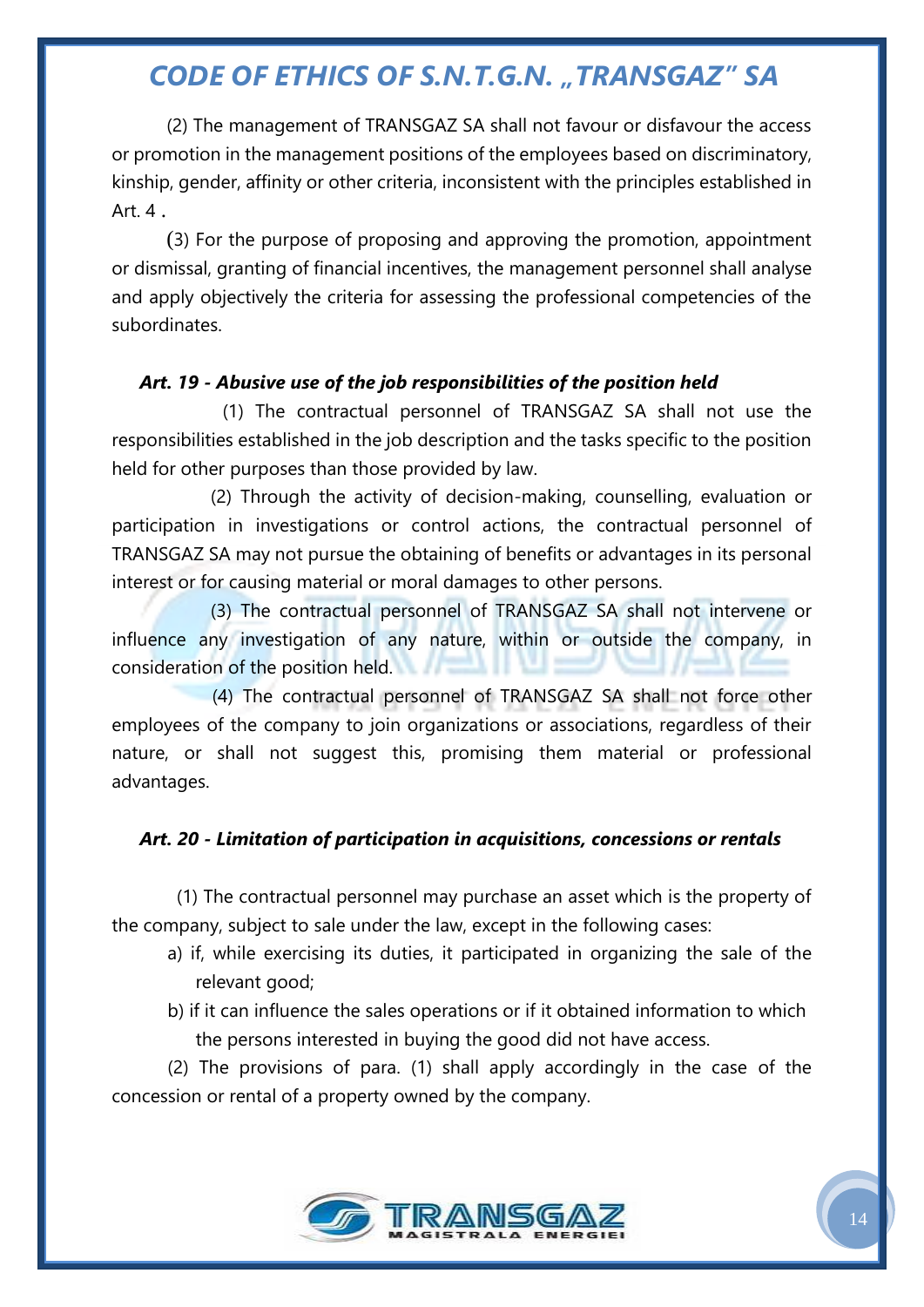(3) The contractual personnel shall be prohibited from providing information regarding the company's assets, subject to sale, concession or rental operations, under conditions other than those provided by law .

(4) The provisions of para. (1) - (3) shall apply accordingly in the case of transactions through intermediaries or in the event of a conflict of interest.

(5) The persons who make up the evaluation committee shall not be hierarchically subordinate to each other.

#### <span id="page-14-0"></span>**Art. 21** *- Protection of the patrimony of SNTGN TRANSGAZ SA*

(1) The contractual personnel of TRANSGAZ SA shall protect the assets and resources of the company and shall prevent their deterioration, vandalism or incorrect and / or unauthorized use or any damage, acting in any situation as a good owner.

(2) Any waste, improper or unauthorized use, destruction or theft of property owned by the company, must be communicated immediately to the higher hierarchical level.

(3) Upon termination of the individual employment contract, all employees have the obligation to return the property of the company and, first of all, the documents (including in electronic format) that represent confidential information or over which TRANSGAZ SA has intellectual property rights.

(4) The intellectual property of the company shall be protected by the employees who use it.

(5) The use of assets, information belonging to the company or the position held for obtaining undue personal gain is prohibited.

#### **Art. 22 - The protection of information**

<span id="page-14-1"></span>(1) Information to which contractual personnel has access by virtue of their job duties must be protected and treated responsibly, in particular in the context in which its unauthorized or erroneous disclosure may give rise to major adverse effects for the company, both legally and regarding its reputation.

(2) Certain categories of information, such as restricted, non-secret information that is not disclosed and inside information (defined in the Internal rules for the protection of classified information within SNTGN TRANSGAZ SA) must be protected against disclosure, with full responsibility by the personnel who has access to it.

(3) The classified information shall be managed according to the specific laws and the Internal rules for the protection of classified information within SNTGN TRANSGAZ SA, only by the personnel authorized to have access to this type of information.

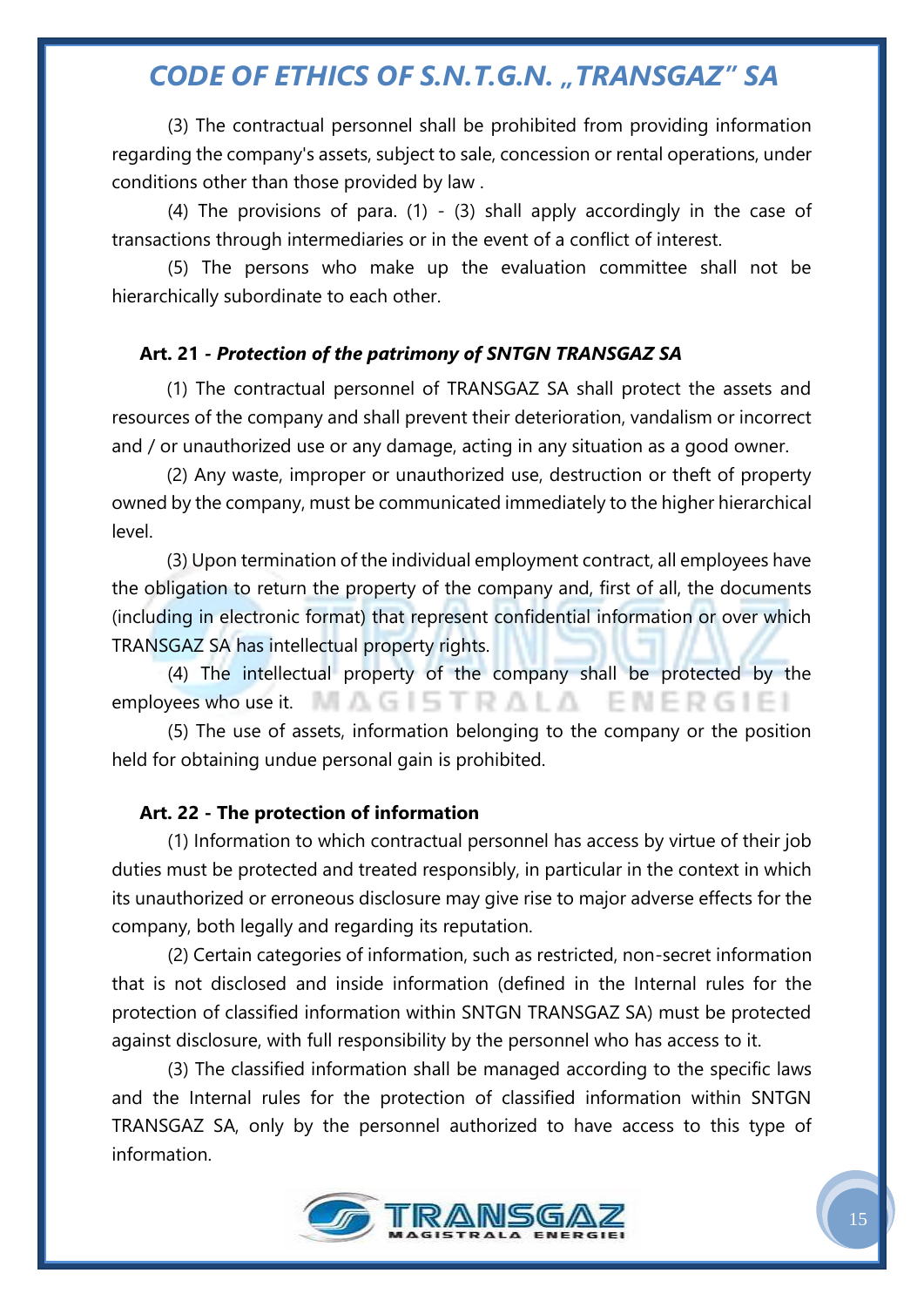### It is mandatory *for the contractual personnel*:

- to protect personal information, confidential information and the intellectual property of SNTGN Transgaz SA;
- to protect the company's assets;
- to ensure that assets are maintained to an appropriate standard and are used appropriately.

### *Contract staff shall not:*

- disclose company confidential information to other persons which are not part of the company;
- use or access confidential information or intellectual property belonging to customers, competition, business partners or former employees, without their written approval, or to obtain an undue advantage for themselves or for others;
- access or store inappropriate information, data or images, using the company's equipment;
- fail to report theft, damage or misuse of information / property.

(4) The company shall provide the contractual personnel with the electronic resources necessary for the performance of the activity, including e-mail addresses, electronic information and equipment systems, software, Internet access and internal network.

(5) All electronic communications related to the professional activity must be made through the job e-mail addresses, being forbidden the use of personal e-mail addresses for this purpose. Exceptions are the situations in which the non-functioning of the job e-mail could lead to the non-fulfilment of the job obligations, respectively the delay of the communications, in which case, the personal e-mail address will be used, exceptionally, with the prior notification / approval of the direct supervisor.

### <span id="page-15-0"></span>*Art. 23- Avoidance of conflicts of interest and incompatibilities*

(1) The conflict of interests may arise when the employee of TRANSGAZ S.A. has a personal interest that influences or may influence the performance of his/her duties with impartiality and objectivity.

(2) The duty, loyalty and job tasks of contractual personnel shall not be compromised in any way by its personal interests.

(3) The contractual personnel of TRANSGAZ SA shall comply with the conflict of interest policy:

(a) It shall avoid any situation which involves or may give rise to a conflict of interests. The contractual personnel shall thus perform acts or participate in

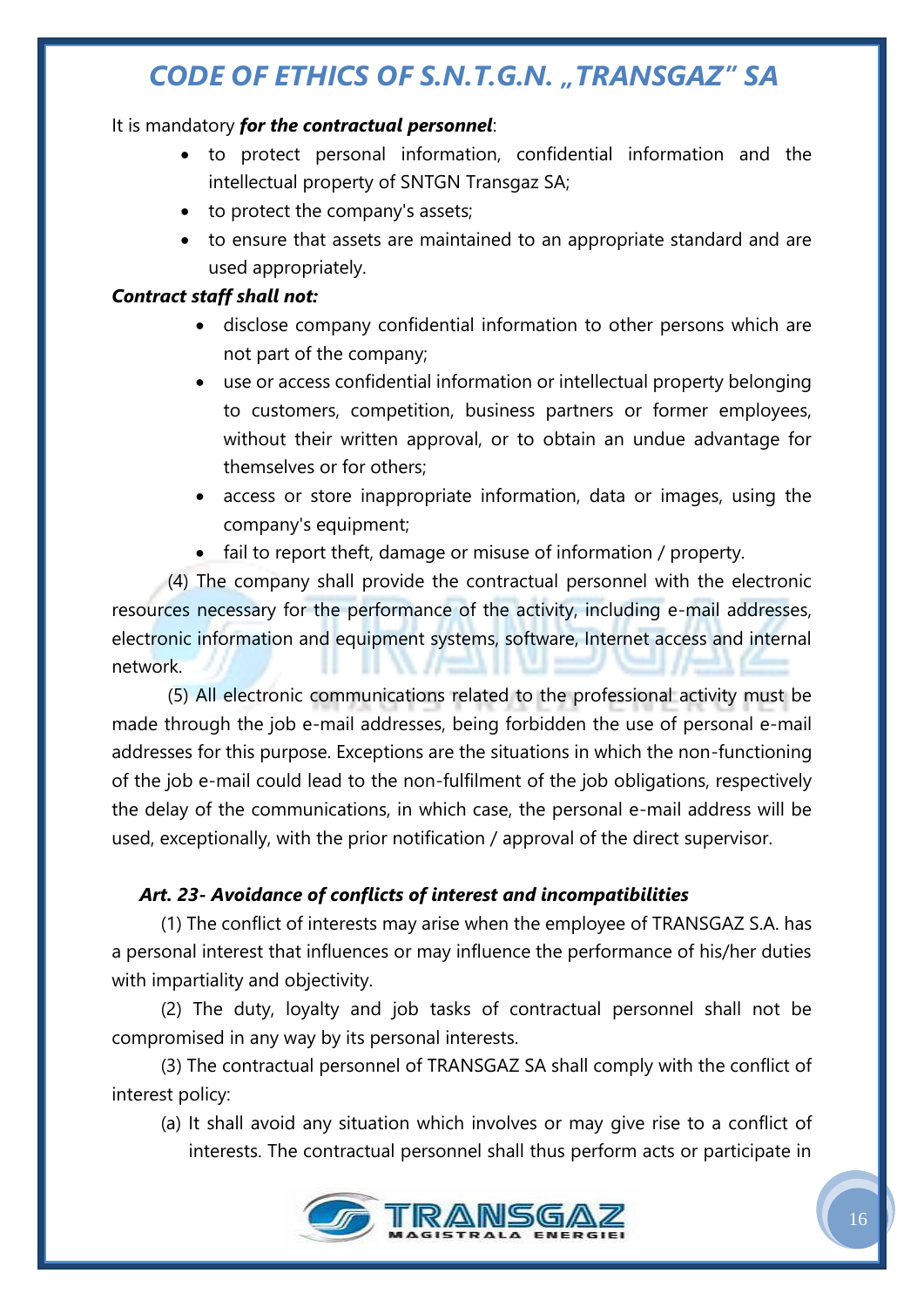decision-making processes without obtaining, directly or indirectly, a material benefit to themselves, their spouse, a relative by consanguinity or affinity up to the  $4<sup>th</sup>$  degree included, or for another person with whom it has been in commercial or employment relations in the last 5 years or from who provided or provides services of any kind;

- (b) It shall avoid any direct or indirect involvement in any association or investment which influences or may influence the individual decisions of the contractual personnel, when acting in the interests of TRANSGAZ SA;
- (c) Any possible conflict of interest must be reported to both the direct supervisor and to the ethics adviser.

(4) As a general rule, in carrying out the business relations with suppliers, customers, contractors, it will act compliant with the law, loyally, in the interest of company and ignoring any personal interest.

(5) Since the identification of the potential conflicts of interest may not always be clear, when there are doubts about the assessment of a specific situation, the Ethics Adviser should be consulted.

(6) In order to avoid a conflict of interests, the direct supervisor shall take the necessary measures to solve the situation effectively or if she/he deems it necessary, she/he can seek advice from the Ethics Adviser to establish the best measures.

(7) The breaching of the provisions regarding the conflict of interests may trigger, as the case may be, the administrative, civil or criminal disciplinary liability, according to the law.

(8) The conflict of interests arises when there is a situation in which the employee of TRANSGAZ SA must make a decision or participate in making a decision or undertake an action / work, while performing her/his duties, other actions that may lead to obtaining a personal advantage or directly or indirectly against the interests of TRANSGAZ SA.

(9) Situations of a possible conflict of interest:

a) Business relations between (contractual personnel) of TRANSGAZ SA (including close members of their families) and customers;

b) Carrying out by the contractual personnel of some activities likely to be in conflict with the interests of TRANSGAZ SA;

c) Participation within TRANSGAZ SA in making decisions regarding business relations with persons in connection with whom the employee or a close member of her/his family or relative a relative by consanguinity or affinity up to the 4<sup>th</sup> degree included has interests or from which a personal interest may

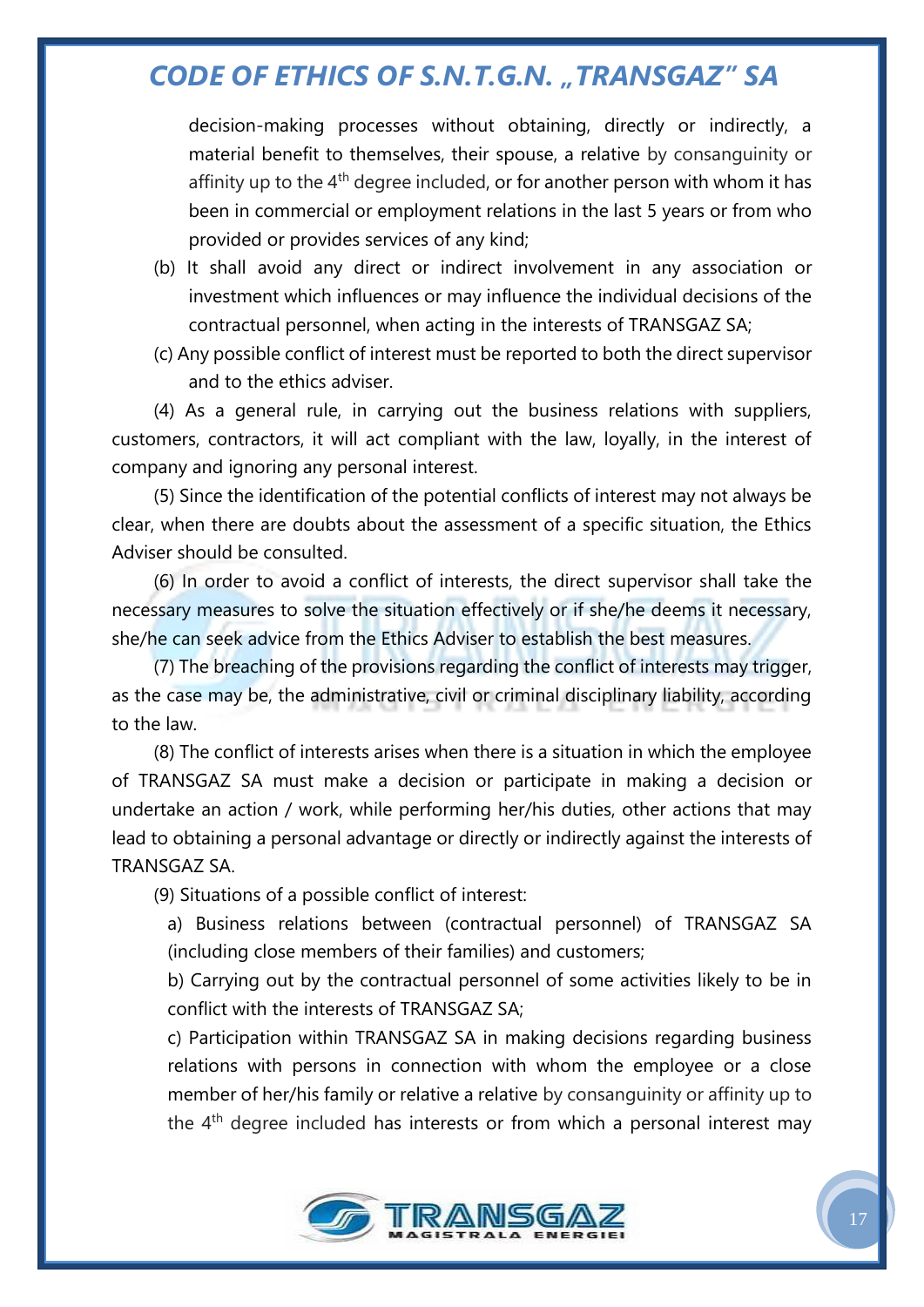derive (including legal persons whose beneficiary is the employee or in connection with whom she/he has a direct or indirect interest);

d) Using the position held within TRANSGAZ SA to satisfy its own direct or indirect interests against the interests of TRANSGAZ SA;

e) Carrying out professional activities (including services) at the offices of the customers, suppliers, against the interests of TRANSGAZ SA;

f) Concluding, completing or starting negotiations and / or contracts - in the name and / or on behalf of TRANSGAZ SA - which have relatives as counterpart, as defined in this Code or associates of the contractual personnel.

(10) The above situations are non-exhaustive, as it is practically impossible to describe every situation of a possible conflict of interest. TRANSGAZ SA is based in particular on the commitment of each contractual personnel to take an objective position / exercise an objective judgment, to seek advice in accordance with the above when in doubt regarding ethical standards.

(11) A conflict of interest may be avoided if the contractual personnel of TRANSGAZ SA:

a) carries out its activity based on professional and correct contractual relations;

b) is not in any situation in which the direct or indirect, financial or other personal interests could influence any action undertaken on behalf of TRANSGAZ SA;

c) notifies immediately the direct supervisor and the Ethics Adviser of any circumstances that could give rise to a conflict of interest or if she/he considers it difficult to perform her/her duties objectively and impartially.

d) does not pursue a direct or indirect, financial or other personal interest and acts only in the interest of TRANSGAZ SA;

e) does not accept gifts or rewards from customers, collaborators, beneficiaries of services, suppliers, in order to facilitate obtaining services or benefits and when its purpose is to influence the decision-making capacity of TRANSGAZ SA employees or when the circumstances related to accepting a gift may lead to a conflict of interest;

f) does not seek to obtain benefits or advantages resulting from the quality of employee of TRANSGAZ SA, does not use the information obtained by the quality of contractual personnel for its own benefit and obeys the confidentiality and professional secrecy rules;

g) does not use the goods or insignia (emblem, letterhead, logo, etc.) of TRANSGAZ SA for personal purposes and does not involve the name TRANSGAZ SA in personal business;

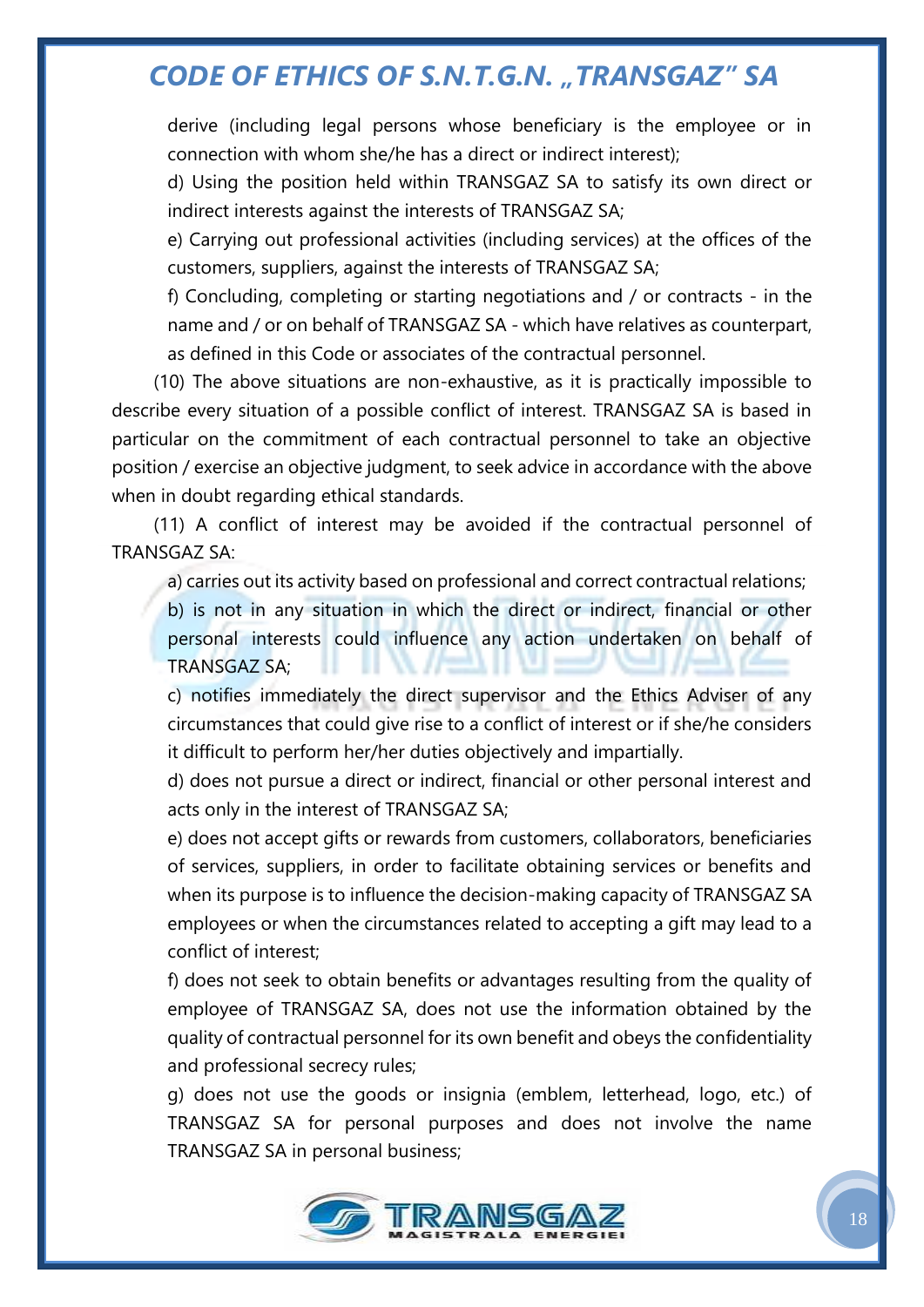h) does not carry out other activities than those established in the job description or in the regulations / rules of TRANSGAZ SA at the headquarters of TRANSGAZ SA;

i) is not involved in making decisions the outcome of which implies a direct or indirect interest.

(12) Conflicts of interest arise when the contractual personnel decides on a situation in which it has a direct or indirect personal interest in the coordinated area / area of responsibility.

(13) The situations of incompatibility may be:

- the Ethics Adviser - an employee who is the spouse or relative up to and including the fourth degree of the Director-General or his/her legal deputy, has a financial or business relationship with any of the above-mentioned persons and is a member of or secretary to the Disciplinary Committees;

- persons exercising preventive financial control and approving and carrying out the transaction subject to the visa;

- the members of the evaluation committee for the awarding of public contracts are hierarchically subordinate to each other, in so far as the organisational structure allows this.

### *CHAPTER III*

MAGISTRALA ENERGIEI

### <span id="page-18-1"></span><span id="page-18-0"></span>*Coordination and control of the application of the professional conduct norms for the staff of TRANSGAZ SA*

### <span id="page-18-2"></span>*Art. 24 - The role of SNTGN TRANSGAZ SA:*

(1) SNTGN TRANSGAZ SA controls, through its dedicated structures (Ethics and Compliance Office, Ethics Committee, designated ethical advisers) the application of the rules established by the Code of Ethics, exercising the following duties:

a) monitors the application and observance of the provisions of the Code of Ethics within SNTGN TRANSGAZ SA;

b) solves the petitions and notifications received from the contractual personnel or the natural or legal persons with whom it has contractual / job relations, regarding the breaching of the provisions of this Code of Ethics or sends them for settlement to the competent body, according to law;

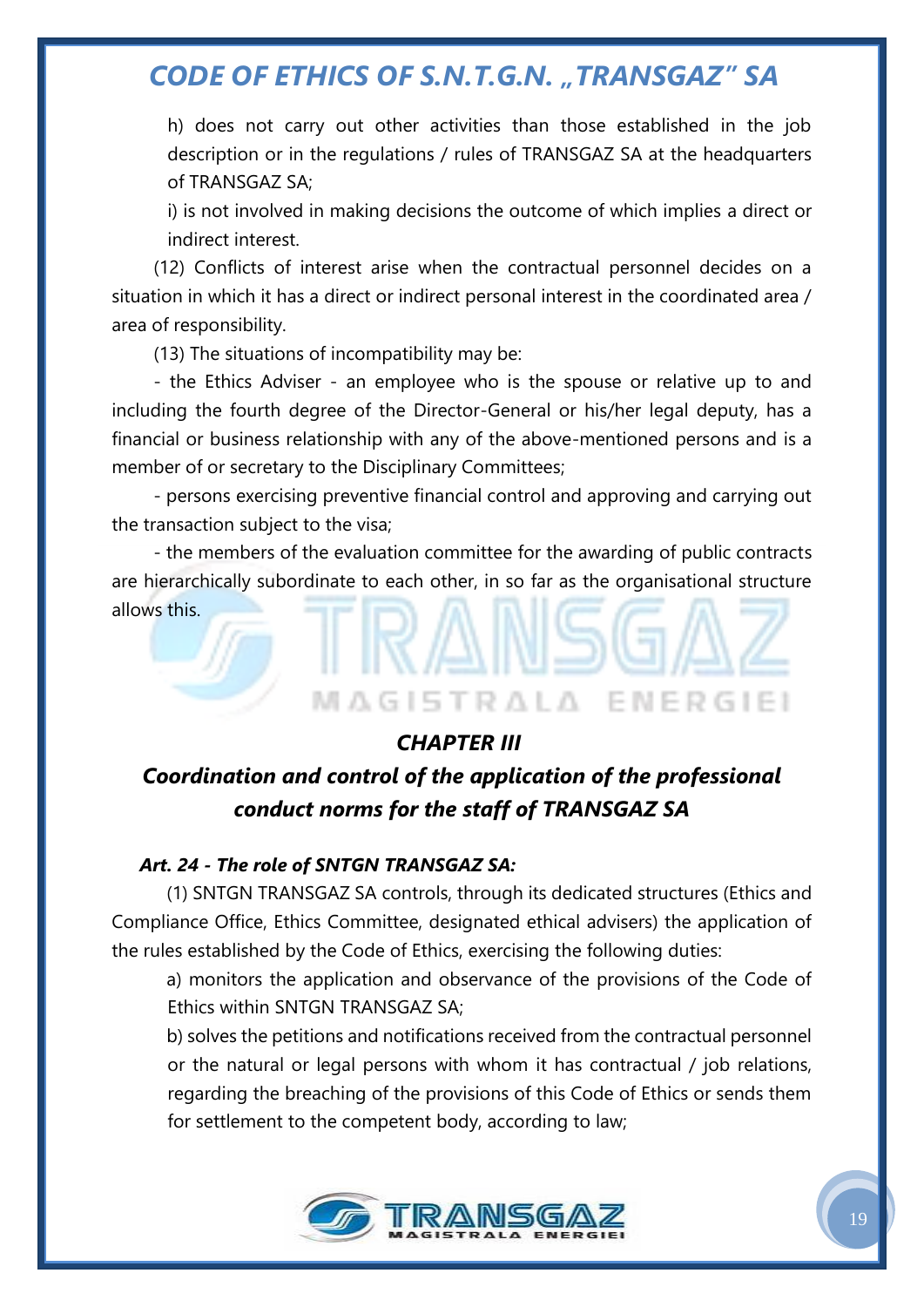(2) Through its activity, SNTGN TRANSGAZ SA cannot influence the development of the disciplinary procedure carried out at the level of the company in accordance with Law 53/2003, as further amended and supplemented, the Collective Labour Contract and the Internal Rules..

### <span id="page-19-0"></span>*Art. 25 – Ethics Adviser and Ethics Committee*

(1) Based on the Director General's Resolution, the following are appointed: - one Ethics Adviser at the company's registered office and one at the headquarters of TRANSGAZ S.A. Representative Office in Bucharest;

- one Ethics Adviser at the Regional Operating Centres and at Mediaș Subsidiary; to monitor compliance with the rules of conduct contemplated herein.

(2) The Ethical Adviser shall meet the following conditions:

- minimum seniority of 3 years in the company;

- a good professional and moral reputation;

- no official misconduct has committed in the last 3 years and is not the subject of a criminal investigation by the competent bodies.

(3) In case incompatibilities are found for the exercise of the position of Ethical Adviser, he has the obligation to notify the Director General in writing and another responsible person will be appointed.

(4) Ethics Advisers are responsible for the application of this Code and have the following tasks:

- provides consultancy and assistance to contract personnel on the compliance with the provisions of the Code of Ethics of S.N.T.G.N. "TRANSGAZ" S.A .;
- monitors the compliance by the contract personnel of the provisions of the Code of Ethics,
- ascertains and analyses the deviations together with the Ethics Committee;
- receives, monitors the notifications or complaints and registers the documents related to the cases of violation of the provisions of the Code of Ethics in electronic format, received from the authorities, collaborators, other entities or institutions, as well as from own employees of TRANSGAZ SA, and centralizes such documents in an electronic database:
	- identification of the causes that determine Transgaz employees' violation of the rules under the Code of Ethics;
	- identifying ways to prevent violations of the rules of conduct established by the Code of Ethics;

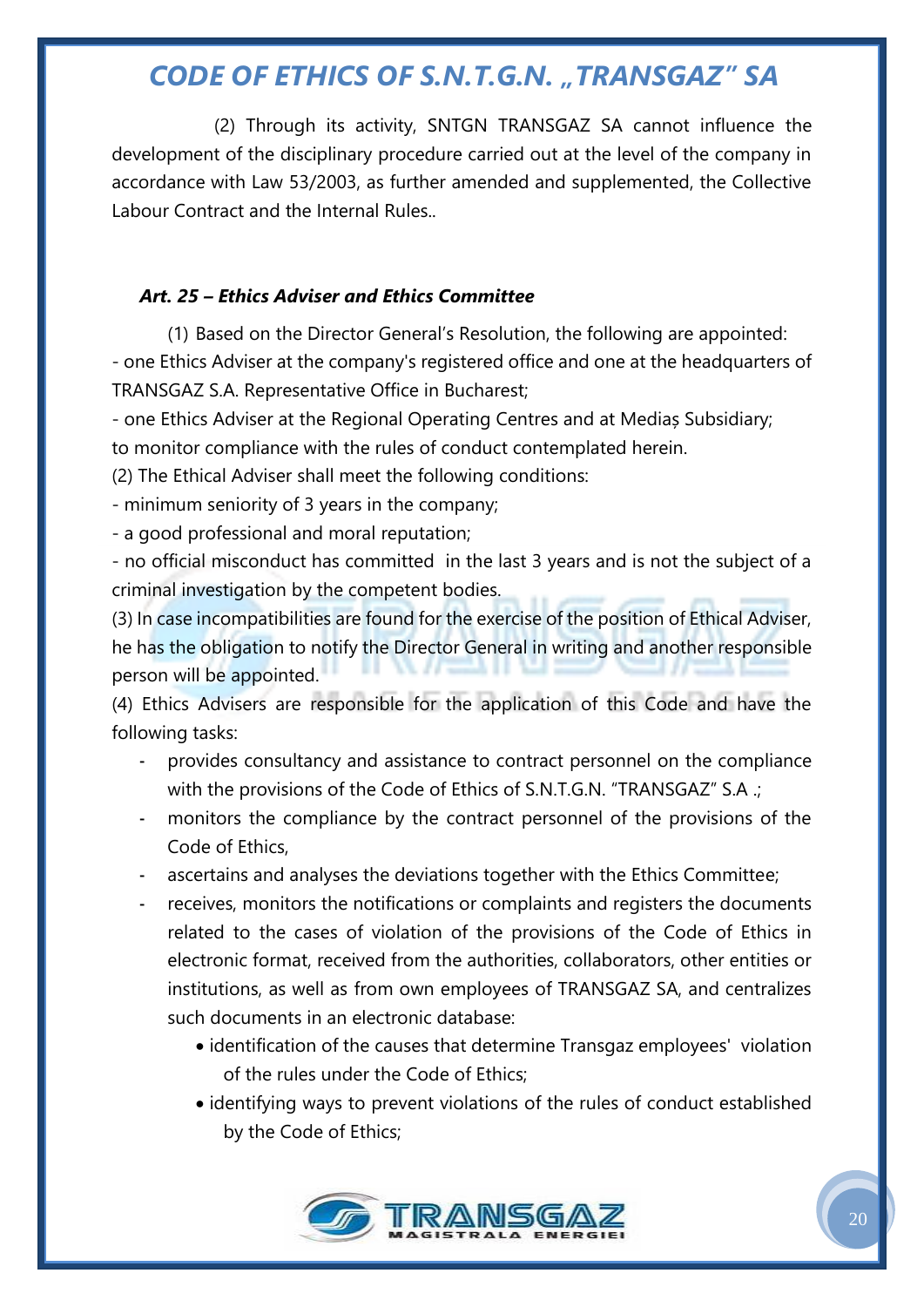- adopting measures for the reduction and elimination of cases of noncompliance with the provisions of the Code of Ethics;
	- submits the notifications to the Ethics Committee for analysis;

- monitors the implementation of the measures established by the Ethics Committee for resolving the complaints and notifications received or for penalizing the contract personnel in breach of the provisions of the Code of Ethics of the S.N.T.G.N. "TRANSGAZ" S.A .;

- integrates new employees in the ethics environment and supervises compliance with the company rules.

- (5) The Ethics Committee consists of 5 (five) permanent members and 5 (five) alternate members. All members of the committee will be recognized as having high standards of integrity and morality.
- (6) In the field of coordination of compliance, conduct, ethics and conflicts of interest, the Ethics Committee plays an important role, having the following responsibilities:

- evaluation and resolution of complaints regarding the breach of the Code of Ethics;

- providing advice on ethics and conflicts of interest with the involvement of the Ethics Adviser, where appropriate;

- prepares the answer for the employee who submitted the notification based on documents; MAGISTRAIA F N F R G I F I

- collaborates with the Ethics and Compliance Office within the Internal Audit Department as regards the consultancy regarding the analysis of the notifications and of the proposed solutions to remove the found deficiencies;

- conducting an annual assessment based on half-yearly reports, complaints, grievances or other relevant information on breaches of the rules of conduct and ethics;

- organizes training sessions on ethics and compliance with the company rules and makes regular communications on ethics and conduct requirements.

(7) After having examined the received notifications, the Ethics Commission subject to the result of the analysis recorded in the prepared document, puts forth the proposal to initiate the disciplinary investigation procedure for the person / persons potentially guilty of having violated the provisions of this Code or to notify the competent state institutions to the Director General. The Director General shall issue a resolution on the settlement of the complaint, depending on the gravity of the misconduct, taking into account the proposals of the committee.

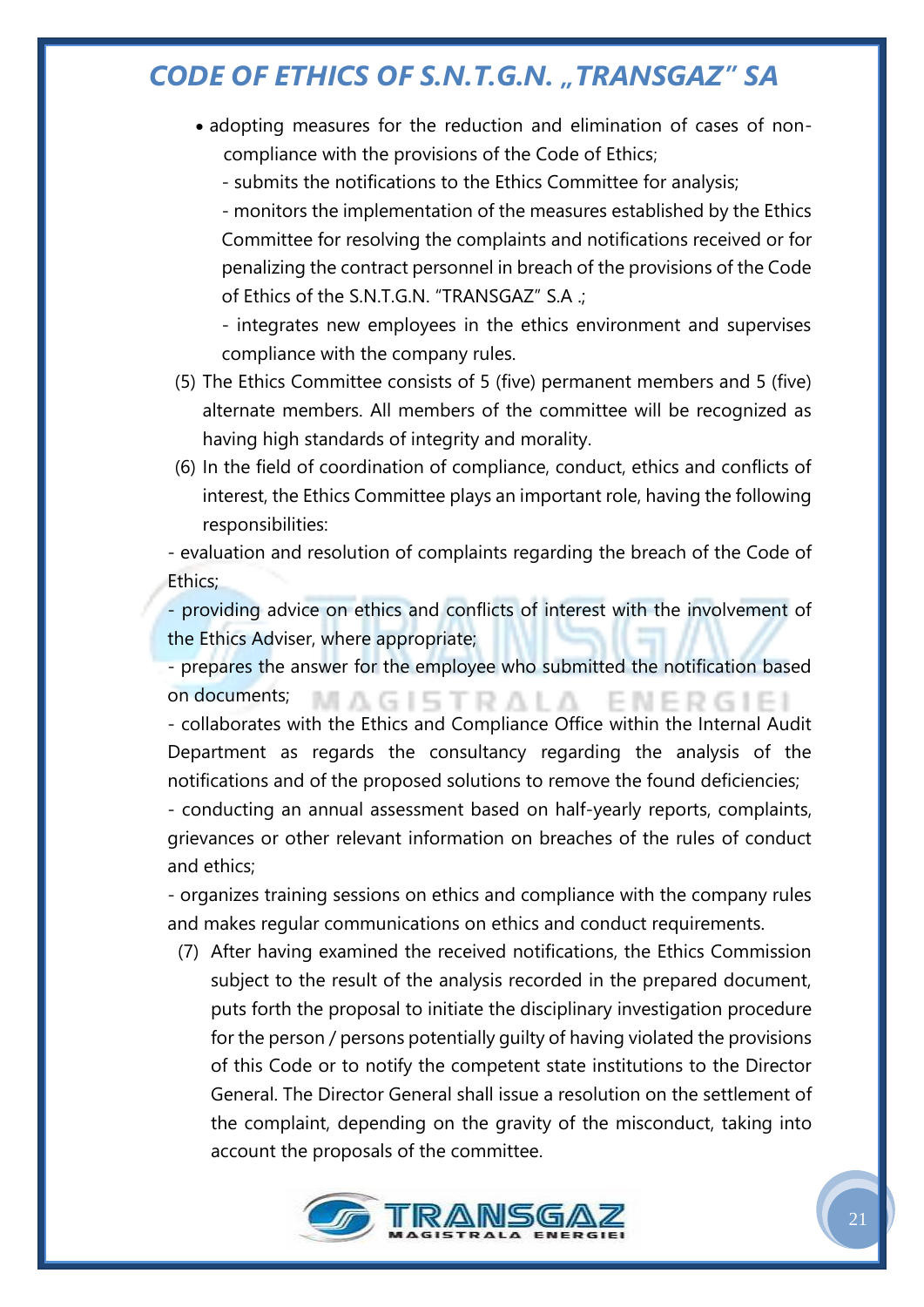(8) The Annual Vocational Training Program for Employees shall include training courses for Ethics Advisers and members of the Ethics Committee as proposed by the Chairman of the Ethics Committee and the Ethics and Compliance Bureau..

#### <span id="page-21-0"></span>*Art. 26 – Notification of complaint*

(1) A notification of complaint may be given to S.N.T.G.N. "TRANSGAZ" S.A. by the company personnel regarding:

- a. the breach of the provisions hereof by the contract personnel of TRANSGAZ S.A .;
- b. coercion or threat exerted on him to determine him to violate the applicable legal provisions or to improperly apply them.

(2) Transgaz contract personnel notifying or suspecting that the provisions hereof are breached can directly approach the Ethics Adviser at the company's head office or at the office of the Regional Operating Centres or by e-mail to the email address etica@transgaz.ro, stipulating "Notification of complain for the breach of the Code of Ethics" in the subject of the e-mail.

The e-mail address will be managed by the company's adviser.

(3) Contract personnel complaining about a misconduct or breach of the rules hereof has to provide arguments substantiated by relevant facts and evidence, by filling in the form "Notification of Complaint for the breach of the Code of Ethics".

(4) The contract personnel may submit notifications of complaint by any of the following means of communication:

*a) by post, to the address S.N.T.G.N. "TRANSGAZ" S.A., C.I. Motaș, no. 1, CP 551130, Sibiu county, Romania stipulating "For the attention of the Ethics Adviser of TRANGAZ S.A.";*

*b) by fax to the number displayed on the site;*

*c) by e-mail to the address: etica@transgaz.ro, mandatorily stipulating in the subject of the e-mail "Notification of complaint for the breach of the Code of Ethics";*

*d) by the registration department in a sealed envelope with the note "Notification for the attention of the Ethics Adviser";*

*e) submission of the notification to the Ethics Adviser in person*.

(5) The notifications and complaints will be marked "Confidential". The confidentiality obligation cannot be complied with in the case of the notifications submitted by fax. The verification and settlement of notifications will be carried out immediately without exceeding the deadlines provided by the applicable legal regulations.

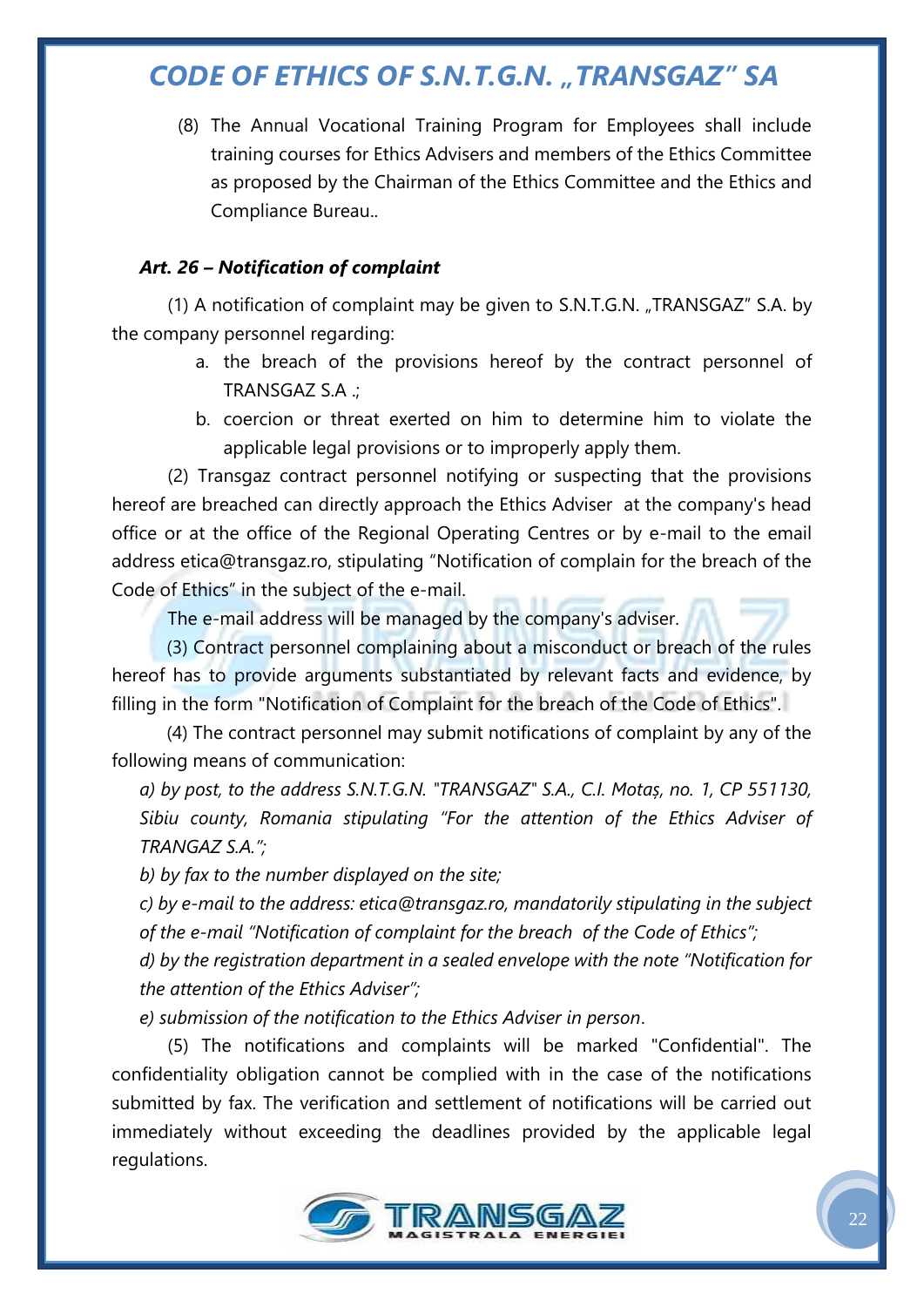(6) No sanctions or prejudices can be caused to the contract personnel of TRANSGAZ S.A. in any way for the good faith notification of the competent bodies, in accordance with the law.

(7) S.N.T.G.N. "TRANSGAZ" S.A., through the dedicated structures, verifies the documents and facts for which it was notified, meeting the confidentiality obligations regarding the identity of the person who made the notification.

8. The Ethics Adviser shall address in an independent and objective manner all matters referred to him and shall treat all information brought to his attention with the utmost discretion.

Throughout the performance of the specific activity, the ethics adviser shall cooperate with and consult the integrity adviser appointed by decision of the Director General. The Integrity Adviser manages the way of reporting irregularities in terms of integrity, as well as the monitoring of the cases notified according to the procedure PS 06 SMI "Prevention of corruption".

(9) The facts that are the object of the notifications, without any limitation thereto may be the following:

- acts of corruption, as defined in the criminal law;
- facts related to accounting, financial-accounting control or internal audit;
- breaches of the procurement procedures;
- preferential or discriminatory practices or treatments in the exercise of their duties; MAGISTRALA ENERGIEI
- violation of the provisions on incompatibilities and conflicts of interest;
- misuse of the company's material or human resources;
- professional incompetence or negligence;
- non-objective evaluations of the personnel in the process of recruitment, selection, promotion, demotion and dismissal;
- non-competitive practices;
- violations of procedures or establishment of internal procedures breaching the law;
- the issuance of administrative or other acts that serve interests contrary to the company's interests;
- infringements that endanger employees, the company's relationship with third parties or the company's reputation;
- any other breach of the company's laws or internal rules of ethics and business conduct;
- any other breach of the rules of conduct.
	- (10) The notification comprises at least the following information:

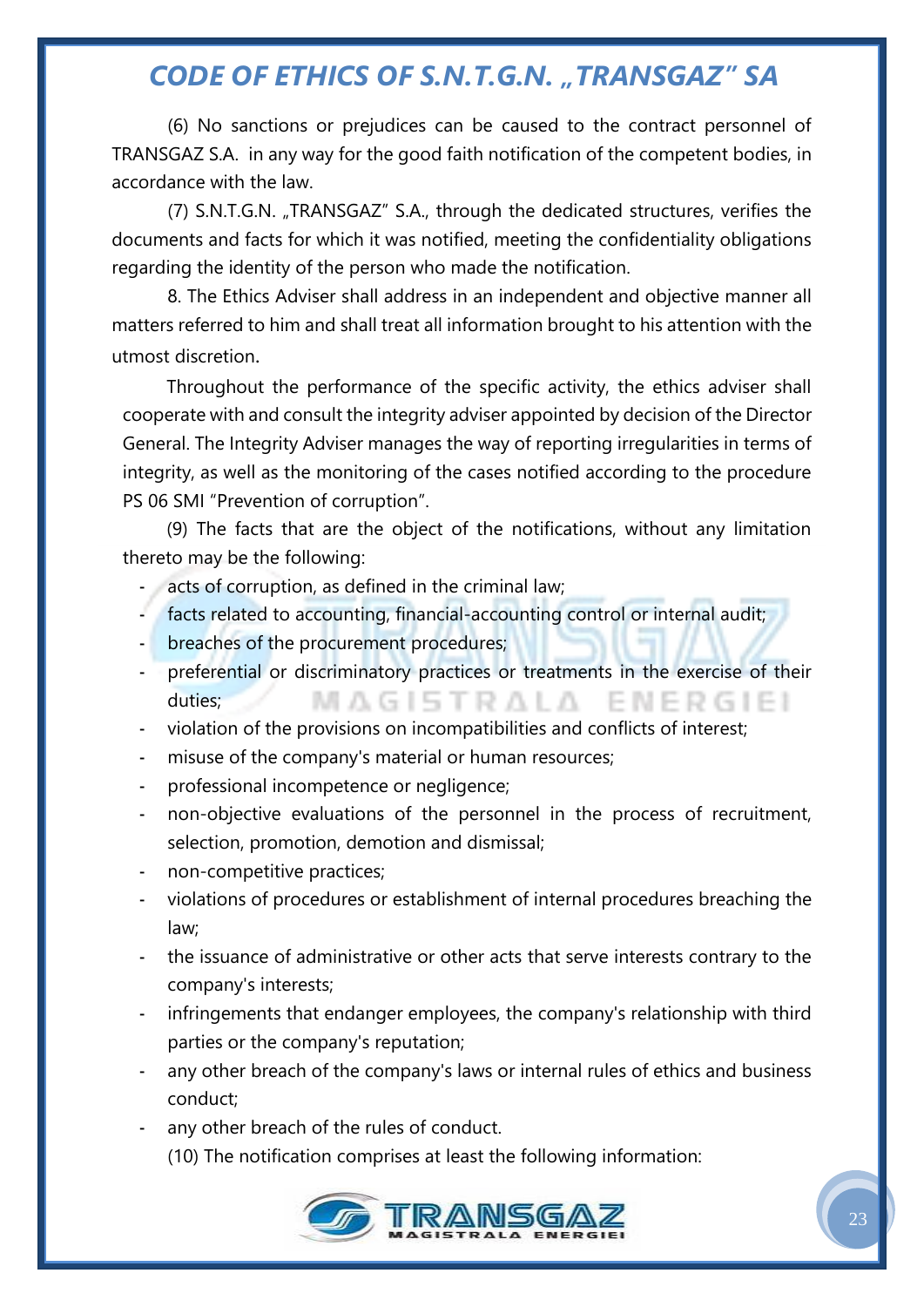- the name of the complainant, stating whether he wishes to keep his identity confidential;
- description of the established fact, with possible implications on the company;
- the date / period of the occurrence of the acts of violation of the law or of the internal rules;
- the persons considered quilty;
- any other information deemed relevant.

(11) **Persons other than employees, such as suppliers, customers and other partners** of S.N.T.G.N. "TRANSGAZ" S.A. may report violations of the laws or of the Code of Ethics to the management of the Company or to the company's Ethics Adviser as follows:

a) *by post, to the address S.N.T.G.N. "TRANSGAZ" S.A., C.I. Motaș, no. 1, CP 551130, Sibiu county, Romania stipulating "For the attention of the Ethics Adviser of TRANGAZ S.A.";*

*b) by fax to the number displayed on the site;*

*c) by e-mail to the address: etica@transgaz.ro, mandatorily stipulating in the subject of the e-mail "Notification of complaint for the breach of the Code of Ethics";*

*d) by the registration department in a sealed envelope with the note "Notification for the attention of the Ethics Adviser";*

### <span id="page-23-0"></span>*Art. 27 – Protection of any person who reports a code violation and analysis / monitoring of reported cases*

(1) The identity of the persons having submitted non-conformity notifications will not be disclosed to the person (s) who is(are) the subject of the reported violations and will remain confidential, unless otherwise provided for in the applicable laws.

(2) The misuse of complaints may lead to disciplinary sanctions and to the initiation of legal proceedings against the abuser.

(3) S.N.T.G.N. "TRANSGAZ" S.A. carefully investigates all complaints.

(4) All notifications received by e-mail, post or telephone shall be entrusted to a limited group of persons who have experience in dealing with such situations and who will make sure that any identity or personal data will be treated confidentially.

(5) The notifications and complaints coming from inside / outside the company are centralized by the Ethics Adviser in an electronic database necessary for:

a) identification of the causes that determine the breach of the rules of this code of ethics;

b) identifying ways to prevent violations of the rules of conduct of this code of ethics;

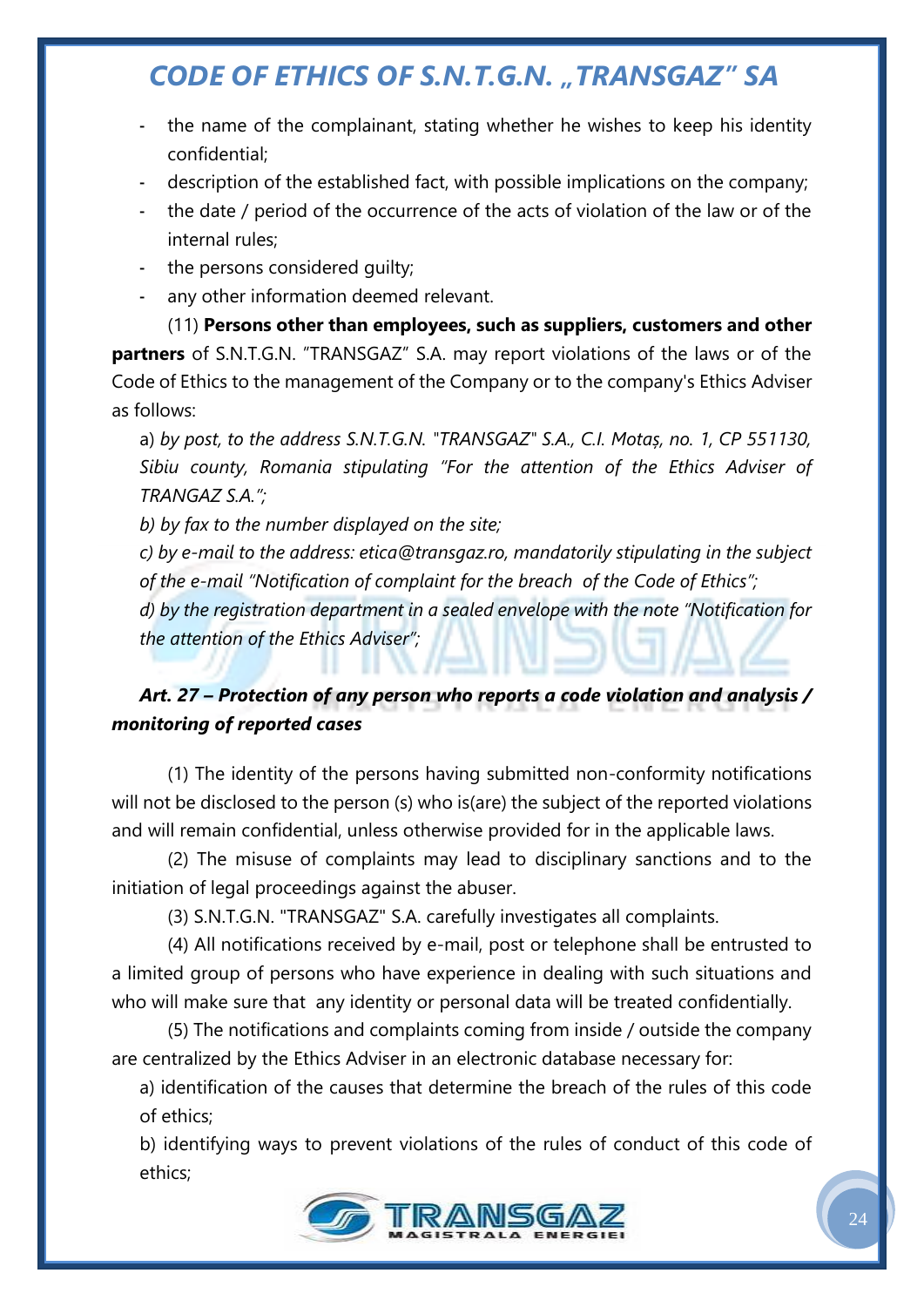c) adopting measures regarding the reduction and elimination of the cases of noncompliance with the provisions of this Code of Ethics.

(6) The Ethics Adviser shall transmit to the Ethics Committee the notifications received and he/she shall resolve, in accordance with the law and the internal rules, that the acts and facts subject of the notification are verified.

(7) The Ethics Committee, based on the information presented on the alleged violation of the Code of Ethics, may propose several solutions, as appropriate:

- filing the complaint, when he/she considers that there is no violation of the ethical rules;
- advising the employee when the misconduct is not serious and is not the subject of a disciplinary investigation;
- launching an internal control / audit mission to determine whether the rules have been breached and to quantify the damage;
- setting up a multidisciplinary commission to investigate / analyse the notified facts;
- setting up a disciplinary commission in case of disciplinary violations;
- notifying the competent state institutions when the deviation is within the competence of these institutions.

(8) The notifications shall be resolved within 20 working days from the date of their registration. The Director General may approve the deadline to be extended for good reasons, at the request of the Ethics Committee appointed to investigate the complaint.

### <span id="page-24-0"></span>*Art. 28 - Reporting*

(1) Each Ethical Adviser at the Regional Operating Centres / Mediaș Subsidiary fills in the Half-Yearly Report to the legal deadline and sends it to the company's Ethical Adviser in signed soft copy but also in editable format. The company's Ethical Adviser will centralize all the information received.

(2) The centralized half-yearly report shall be submitted by the Ethics Adviser at the company's headquarters, to the Ethics Committee for approval and shall be approved by the company's Director General. The half-yearly report will contain relevant information on the compliance with the rules of conduct. A copy of the halfyearly report approved by the Director General will be submitted to the Directorate-General for Inspection and the Directorate-General for Internal Audit.

(3) The half-yearly report shall include the following information, without reference to personnel identification data:

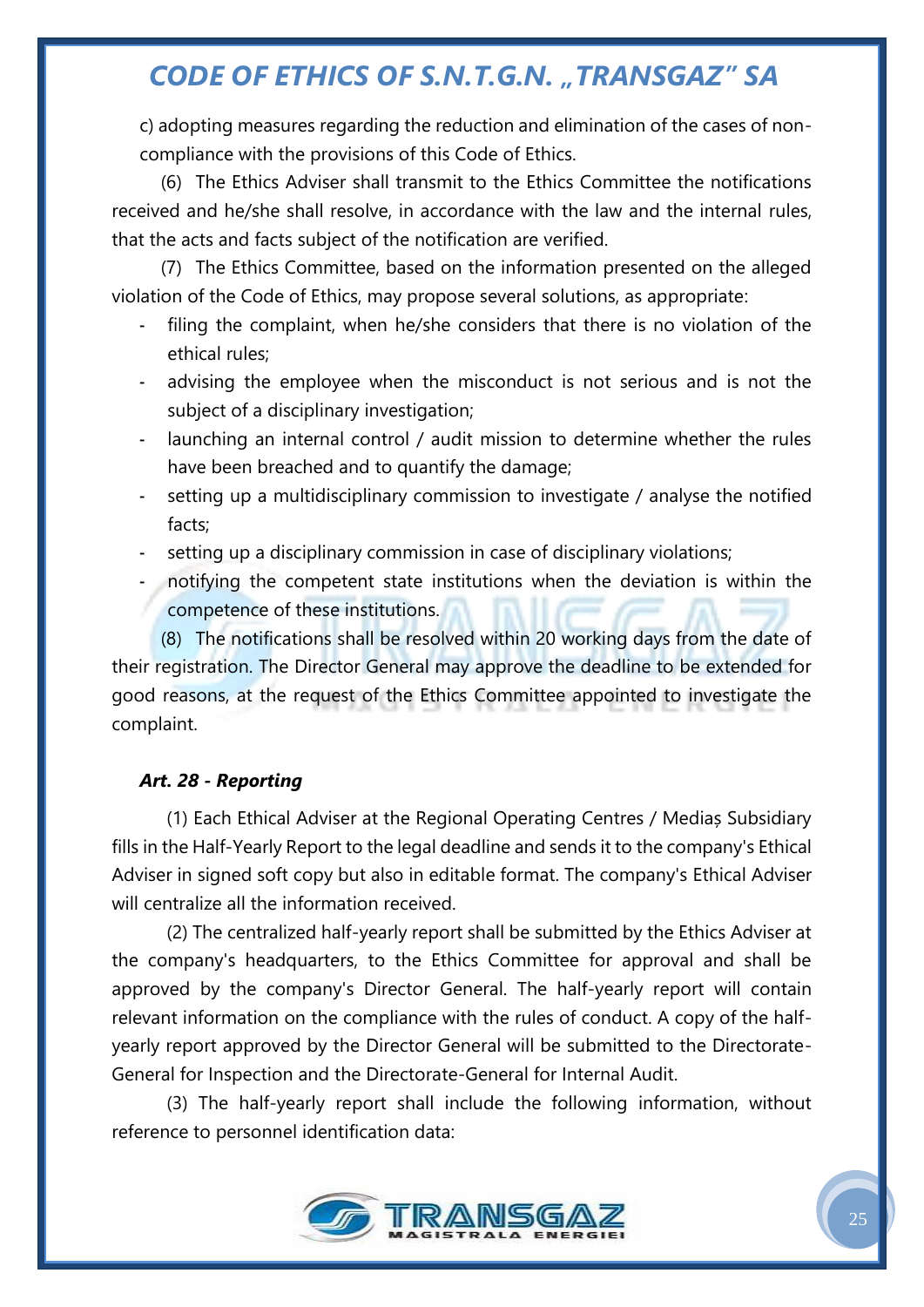- the number and subject of the notifications regarding the cases of violation of the rules of conduct by the employees;

- number of confirmed notifications;

- the categories and number of employees who have violated the rules of conduct;

- the measures decided upon by the company's management;

(4) The deadline for the report submission to the Director General is 30 working days from the end of the semester to which the report refers.

### <span id="page-25-0"></span>*Art. 29- Consequences of the breach of the Code of Ethics*

- (1) Any person within TRANSGAZ S.A. who has knowledge of or good reason to believe that a breach of the Code of Ethics has occurred is obliged to immediately report this information to the Ethics Adviser.
- (2) The Ethics Adviser has the obligation to keep the information to which he has access to in the exercise of his tasks confidential. In this regard, he/she may not disclose the name of the person concerned or who provides information without the explicit consent of the latter.
- (3) The Ethics Adviser may not be a member of the established disciplinary commissions, but may offer, at their request, points of view regarding various aspects of an ethical nature.
- (4) The decision on how to resolve each complaint will be based on specific facts and circumstances, the extent of the employee's guilt, the overall behaviour of the employee at work.

(5) The breach of any rule of conduct contemplated in this Code by the contract personnel of TRANSGAZ S.A. may constitute a disciplinary violation subject to the gravity of the misconduct and may entail legal action in addition to disciplinary liability under the Labour Code and the Internal Rules (including the disciplinary termination of the employment contract). Moreover, the company's personnel can be liable in terms of the patrimony, according to the law, if, by the committed deeds, they have harmed the company or other partners of the company.

(6) The company clearly prohibits any retaliation against the employee who, in good faith, reports an act of violation of the rules of conduct, known or suspected. The exercise of any type of retaliation will lead to disciplinary action against the persons found guilty. The same measures will be taken in relation to persons who have intentionally provided false information in the notification of complaint.

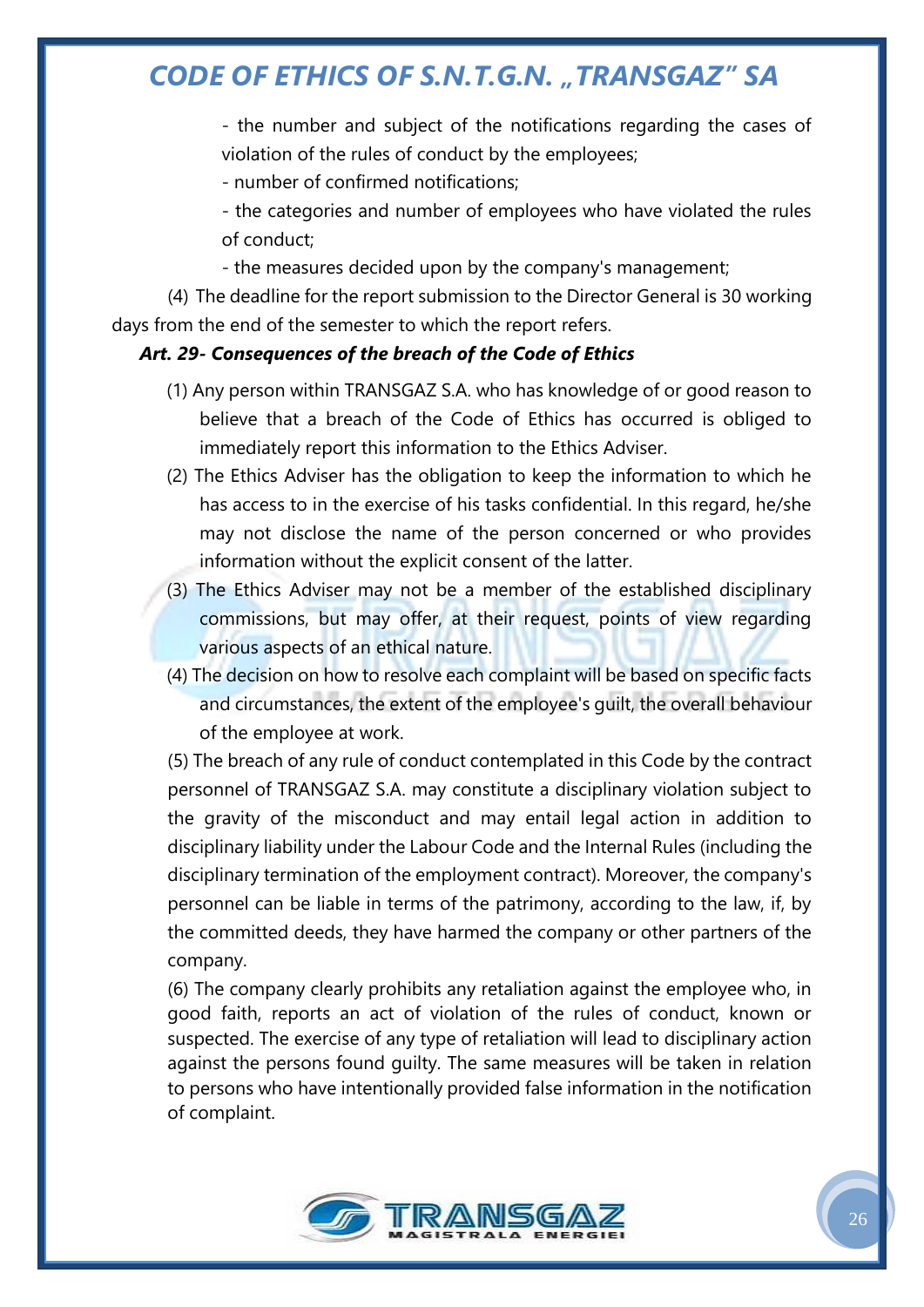### <span id="page-26-0"></span>*Art. 30 – Liability*

(1) The behaviour of TRANSGAZ S.A. contract personnel has to be in compliance with the requirements hereof.

(2) TRANSGAZ S.A. contract personnel has to be aware that it is in their interest to comply with this Code, the breach of which will lead to legal consequences, through the application of disciplinary measures.

(3) If the contract personnel does not comply with the requirements of this code or cannot justify the deviations from its provisions, disciplinary sanctions will be enacted against them according to the legal provisions.

(4) In the cases where the committed deeds meet the constitutive elements of crimes, the management of TRANSGAZ S.A. will notify the competent state bodies in this respect.

(5) TRANSGAZ S.A. contract personnel is liable in terms of the patrimony, according to the law, in cases where, by the deeds they committed as a result of the breach of the rules of conduct, they damage the company or the third natural / legal persons with whom the company is in contractual and / or work relations

### *CHAPTER IV - Final provisions*

### <span id="page-26-2"></span><span id="page-26-1"></span>*Art. 31 – General recommendations*

(1) This Code of Ethics is not an exhaustive regulatory framework, it may not provide for all the situations that the employee may face while carrying out everyday activity. For this reason, the easiest way to ensure compliance is for each employee to verify that the actions to be taken are consistent with the ethical principles of S.N.T.G.N. TRANSGAZ S.A.

(2) The personnel is advised to ask oneself the following questions and if the answer to any of them is `no`, to consult the direct superior and / or the Ethics Adviser:

- Is this action in accordance with the law?
- It is this action in accordance with internal rules, including the provisions of the Code of Ethics?
- Am I authorized to do this and do I have the necessary competencies?
- Am I convinced that this action would not affect the others' health, safety and could not be construed as inappropriate by a third party ?
- Am I convinced that this action will not jeopardize the reputation of S.N.T.G.N. TRANSGAZ S.A. as an ethical company?

(3) The own instructions on safety and occupational health apply to all company employees, visitors and external collaborators, while they are working in the premises of the establishment and are drawn up in compliance with the

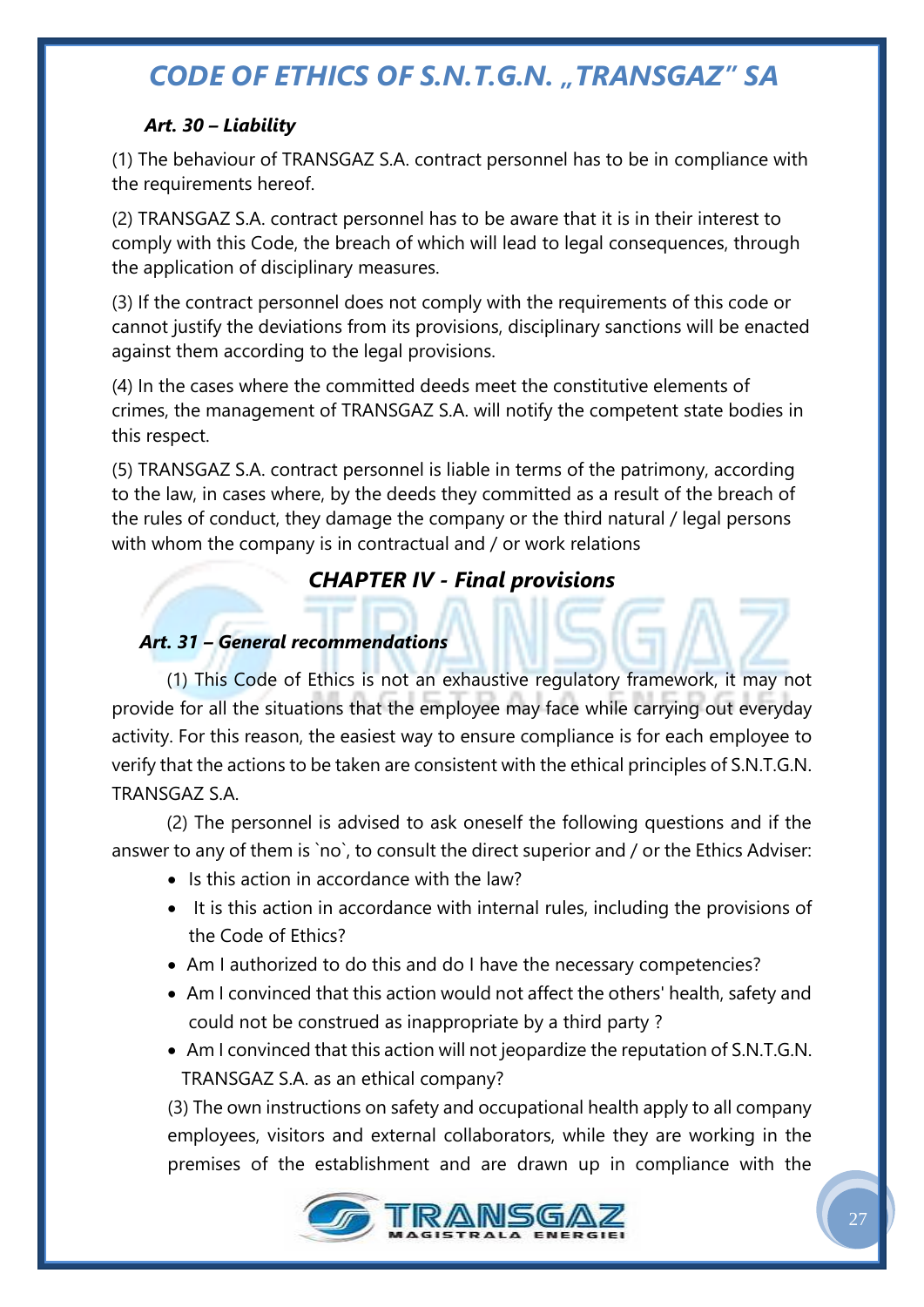provisions of Law no. 319/2006 - Law on Occupational Safety and Health, as amended and supplemented and the Methodological Rules for the application of the provisions of the Law on Occupational Safety and Health approved by Government Decision no. 1425 of 11.10.2006, as subsequently amended and supplemented.

### <span id="page-27-0"></span>*Art. 32 – Compliance with the provisions of the Code of Ethics*

(1) This Code of Ethics is corroborated with the provisions of the Internal Rules of S.N.T.G.N. TRANSGAZ S.A..

(2) All contract personnel of TRANSGA S.A. has the obligation to know the Code of Ethics of S.N.T.G.N. TRANSGAZ S.A., to obey and comply with its provisions.

 (3) Any issues arising in connection with the observance or non-compliance with the rules of conduct established by this Code of Ethics, including the initiatives regarding its supplementation and / or amendment, shall be presented in writing to the S.N.T.G.N. TRANSGAZ S.A. management.

(4) The applicability of the principles and rules established by the Code of Ethics of S.N.T.G.N. TRANSGAZ S.A. cannot cover the full range of possible circumstances, but the contract personnel of TRANSGAZ S.A. must make decisions so that the essence of the principles to be permanently obeyed.

#### <span id="page-27-1"></span>*Art. 33 – Informing employees*

(1) The provisions of this Code of Ethics shall be notified to the contract personnel, in a formalized manner, as follows:

RALA

- a) for the employees existing in the TRANSGAZ organizational chart at the date of entry into force - by the direct supervisors;
- b) for the new employees before starting the activity by the head of the workplace where they will carry out their activity.

(2) Any modification that occurs in the content of this Code of Ethics is subject to the information procedure according to para. (1).

(3) The persons who have a contractual relationship with S.N.T.G.N. TRANSGAZ S.A. can be informed about the provisions of the Code of Ethics which can be found on the company's website.

(4) The Code of Ethics of S.N.T.G.N. TRANSGAZ S.A. can be accessed on the Intranet network and is published on the company's website, the persons in charge of each organizational unit having the obligation to take measures to ensure that all subordinate employees know and comply with its provisions.

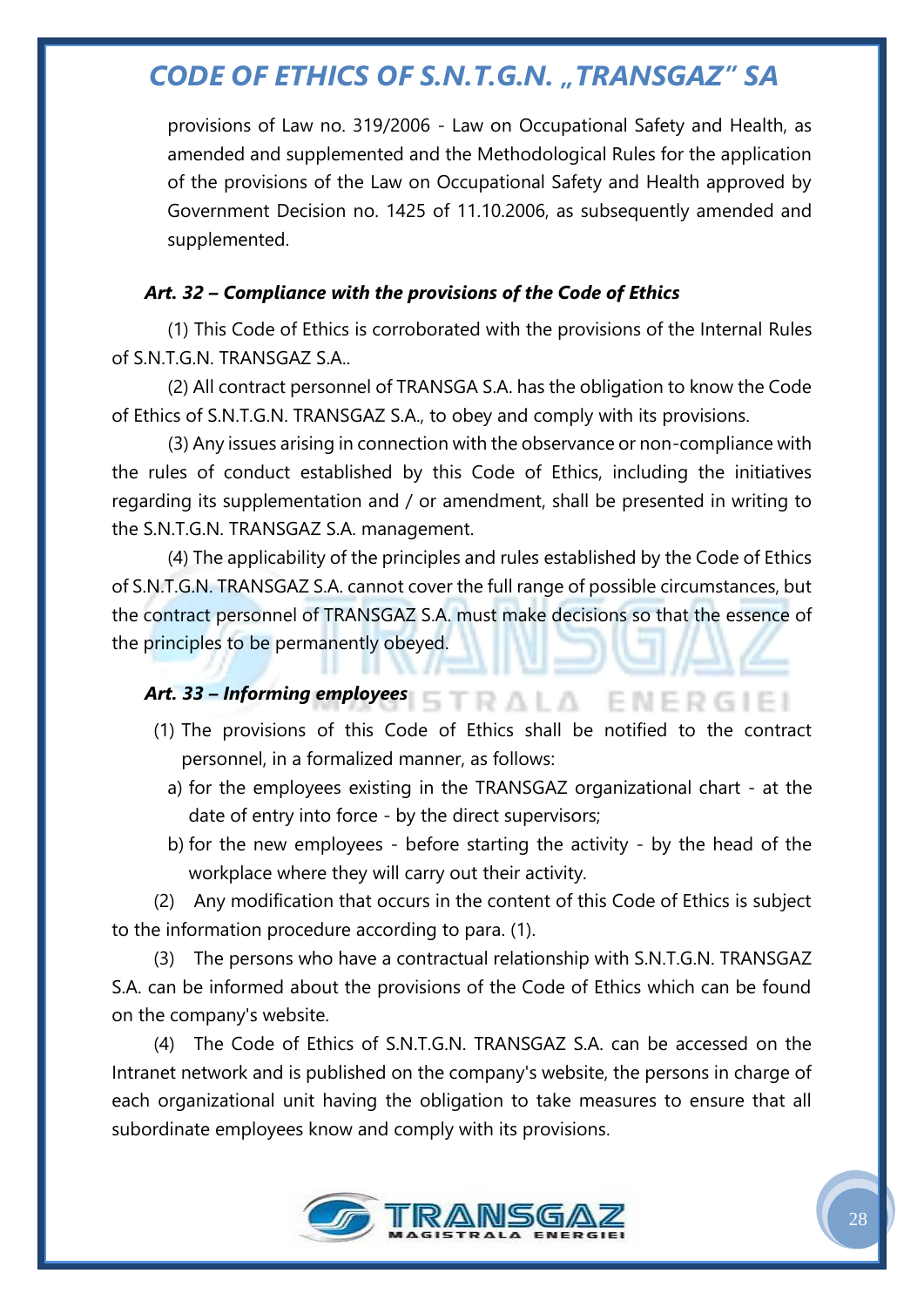(5) At the time of the employment, each employee has the obligation to take note and to comply with the provisions of the Code of Ethics, and whenever this Code of Ethics is updated, the subordinate personnel, through the direct supervisor care, shall sign a report.

#### <span id="page-28-0"></span>*Art. 34 – Entry into force*

(1) The revised edition of TRANSGAZ S.A. Code of Ethics, enters into force as of the date of its approval by the S.N.T.G.N. TRANSGAZ S.A. Board of Administration and shall take effect as of the date of its contents acknowledgment;

(2) The code is revised whenever necessary, in accordance with the law.

(3) The proposals to amend and / or supplement the Code of Ethics may be made by any employee of S.N.T.G.N. TRANSGAZ" S.A. and should be sent in writing to the Ethics Adviser. She/he will analyse them and, if appropriate, these will be considered in the following updated Code of Ethics.

### <span id="page-28-1"></span>*Art. 35 – Related internal rules*

 The Internal rules, the applicable Collective Labour Contract, the Rules of procedure and functioning, as well as all the Internal Policies and Procedures of S.N.T.G.N. TRANSGAZ S.A. supplement the provisions of this Code of Ethics.

MAGISTRALA ENERGIEI

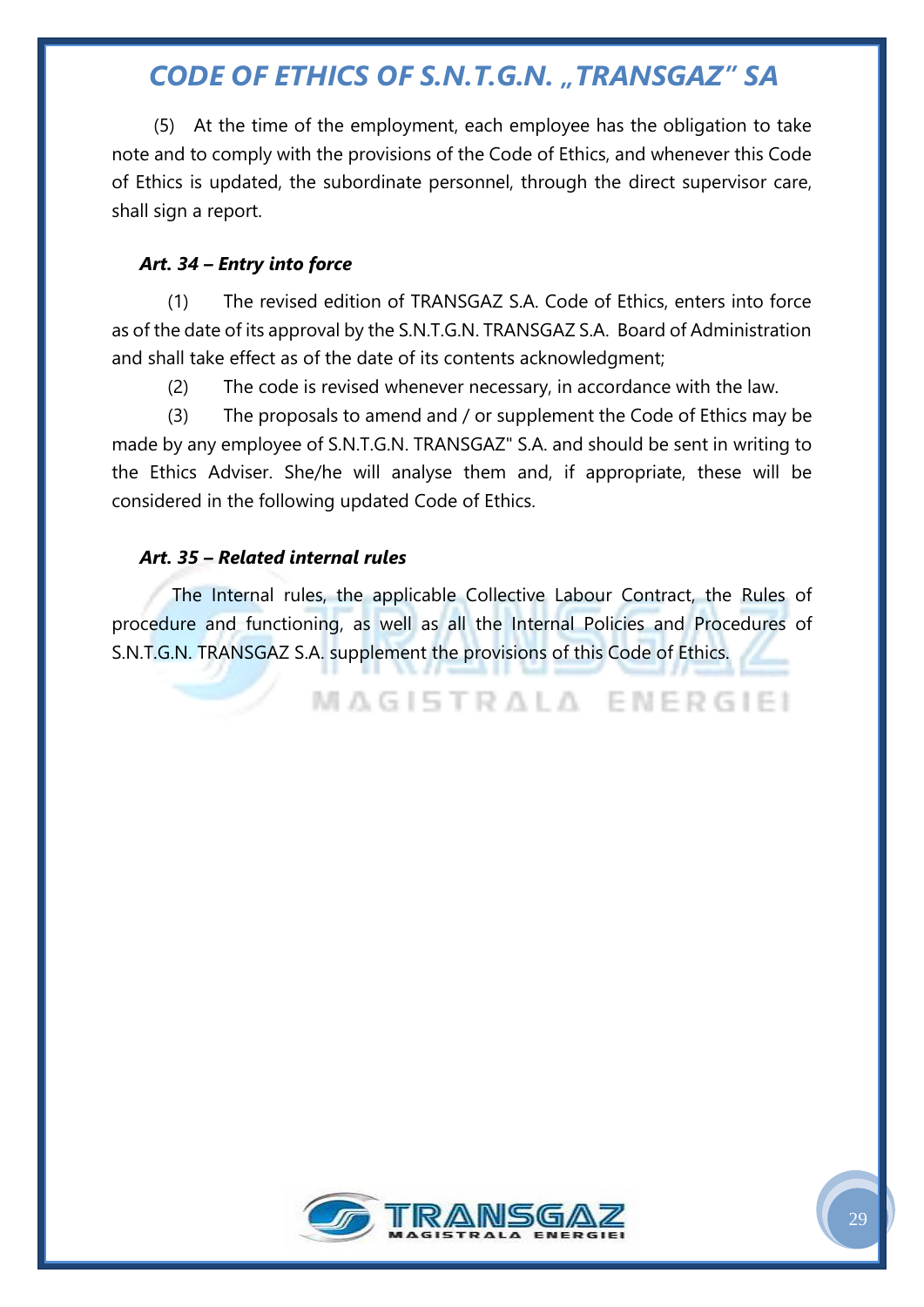### *ANNEXES*

*To,* 

*The Ethics Adviser,* 

### **Notice of the Code of Ethics breach and fraud reporting**

| Surname           |  |
|-------------------|--|
| Name              |  |
| Division/Unit/    |  |
| Regional Office / |  |
| Subsidiary        |  |
| Functional        |  |
| department        |  |
| Position          |  |

I hereby inform you of a situation that may constitute a possible deviation from the rules of conduct as provided in the company's Code of Ethics, the Internal Rules, the Collective Labour Contract and other internal rules.

• Date / time of committing the act

...............................................................................................................................................................

• Detailed description of the situation that may constitute a possible deviation from the rules of conduct

............................................................................................................................................................... ............................................................................................................................................................... ............................................................................................................................................................... • Rules considered to be breached (rule/article) .............................................................................................................................................................. Persons considered guilty .............................................................................................................................................................. Other information considered relevant ...............................................................................................................................................................

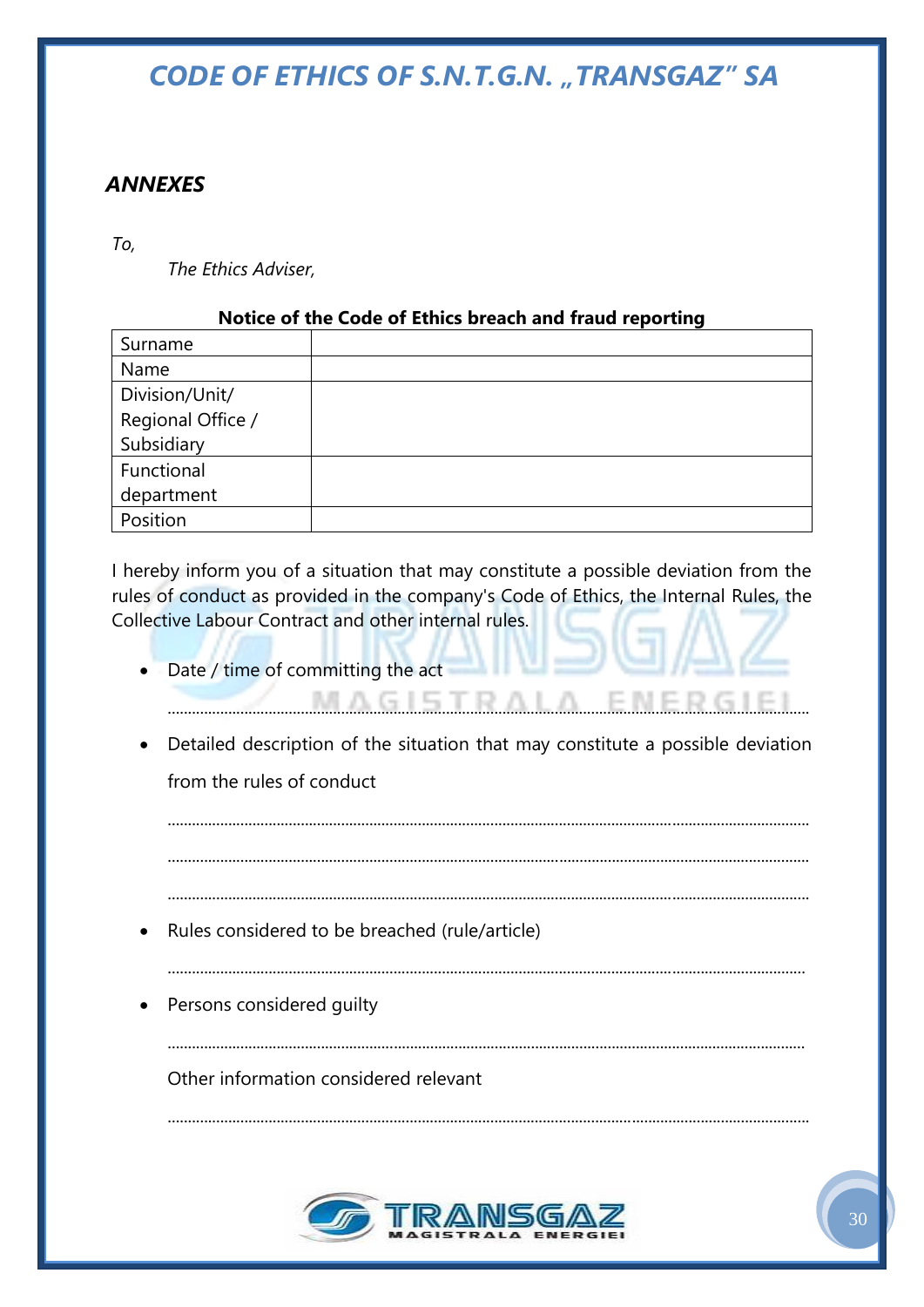Considering the above, please analyse and decide.

This notice contains a number of …… pages.

*Note: The Company maintains its right not to take into account the anonymous complaints.* 

*Complaints regarding the breaching of the Code of Ethics and of the other internal rules may be directed by e-mail to [etică@transgaz.ro](mailto:etică@transgaz.ro), by mail, by fax or by direct submission to the Ethics Adviser, at Transgaz' Register Office.*



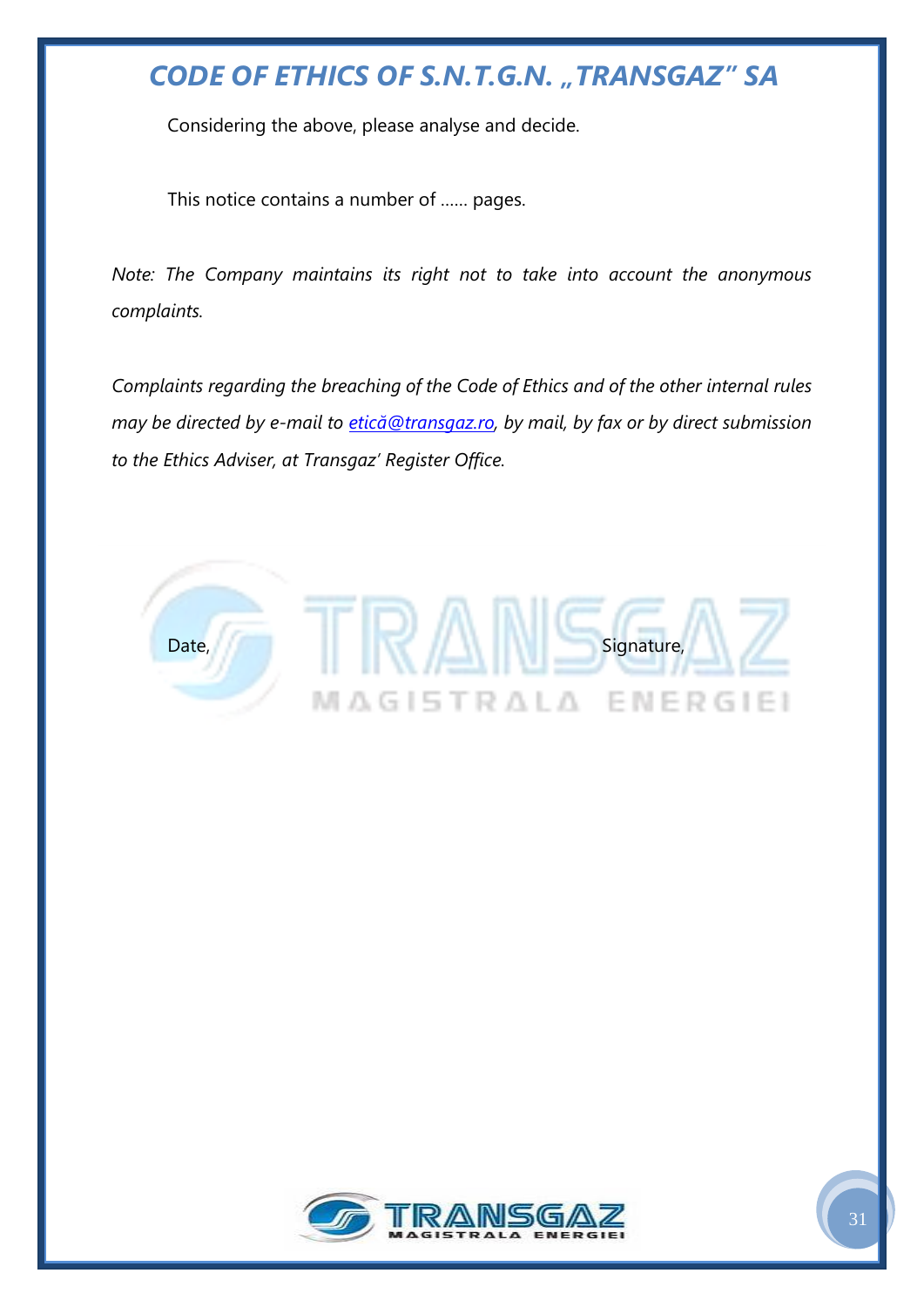

SOCIETATEA NAȚIONALĂ DE TRANSPORT GAZE NATURALE "TRANSGAZ" SA Capital social: 117 738 440.00 LEJ ORC: J32/301/2000; C.I.F.: RO 13068733 P-ța C.I. Motaș, nr.1, cod 551130, Mediaș, Jud. Sibiu Tel: 0040 269 803333, 803334, Fax: 0040 269 839029 http://www.transgaz.ro; E-mail: cabinet@transgaz.ro

### **APPROVED DIRECTOR - GENERAL ION STERIAN**

### **Half-yearly Report on breaches of the rules of conduct**

- Number of notifications on cases of the rules of conduct breach by employees ..............................................................................................................................................................
- Classification of the notified facts on the rules of conduct breach by the employees ...............................................................................................................................................................
- Number of confirmed notifications and the analysis stage
- Categories of employees who breached the rules of conduct (e.g. level of professional training, field of activity, position held)

..............................................................................................................................................................

...............................................................................................................................................................

............................................................................................................................................................

- Number of employees who breached the rules of conduct ...............................................................................................................................................................
- Measures taken by the company's management

**Signed,**  Ethics Committee **Prepared by,**  Ethics Adviser of the company